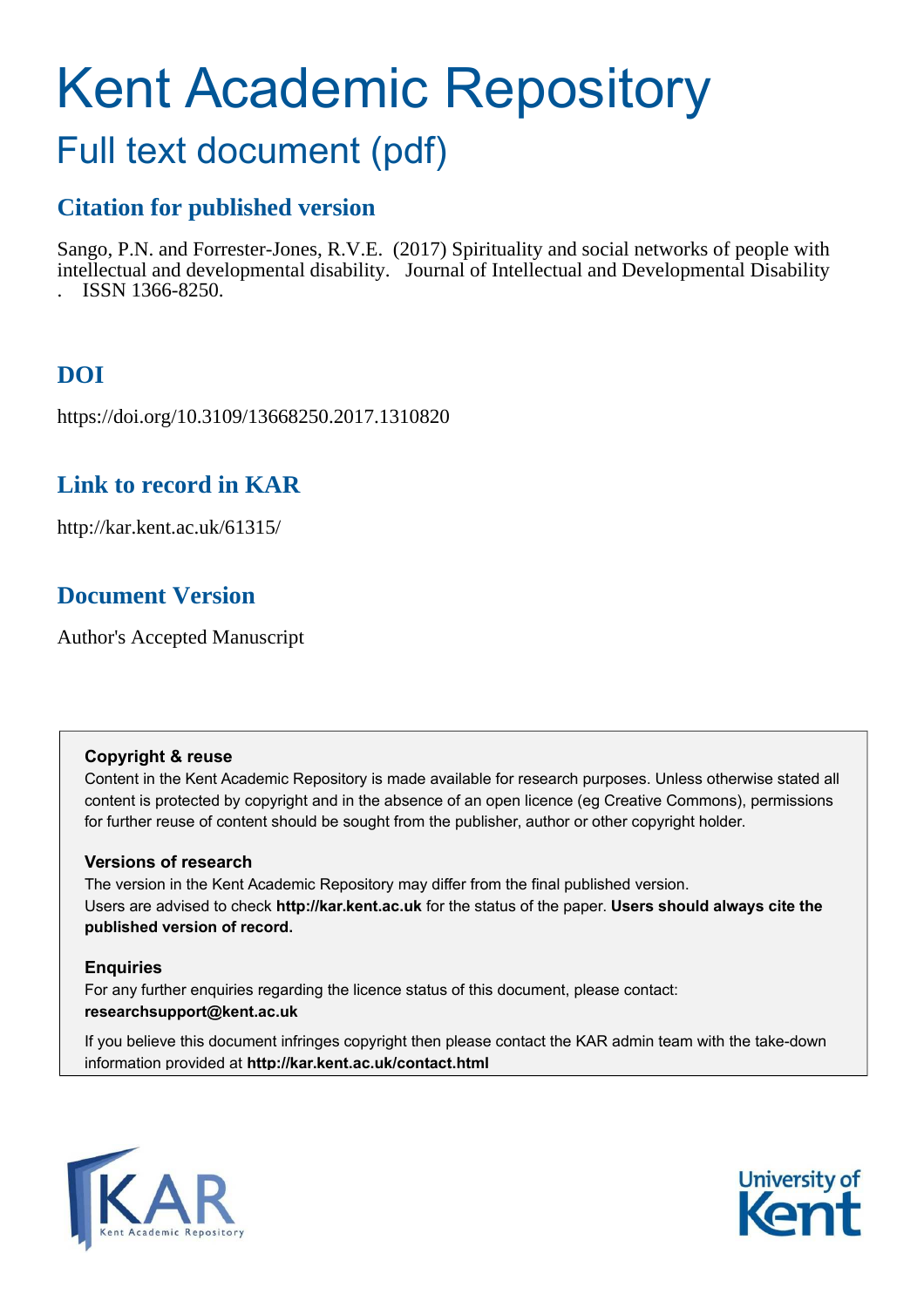**Spirituality and social networks of people with intellectual and developmental disability Dr Precious N. Sango School of Public Health, Midwifery and Social Work, Canterbury Christ Church University, Canterbury, United Kingdom Professor Rachel Forrester-Jones The Tizard Centre, SSPSSR, University of Kent, Canterbury, United Kingdom.** 

**Background:** Researchers contend that religious/spiritual communities may provide a conduit to friendship for people with IDD. This research explored the interface between social networks and spirituality for individuals with IDD living in either a faith or non-faith based service.

**Method**: A mixed-methods approach was used including semi-structured interviews, the Social Network Guide and the Spiritual Belief Inventory-15R with individuals with IDD (or staff members who provided their opinions of what individuals who lacked capacity to consent would say if they had capacity). These findings were corroborated with extensive field notes generated from participant observation.

**Results**: The faith-based group had a higher network size (m= 78) compared to the non-faith based group ( $m = 44$ ). Those with larger social networks also reported higher SBI-15R scores.

**Conclusion**: Findings highlight the possible role of social, spiritual/religious activities for expanding individuals' social networks.

**Keywords:** intellectual and developmental disability, spirituality, spiritual/religious activities, social networks, faith and non-faith based care services.

1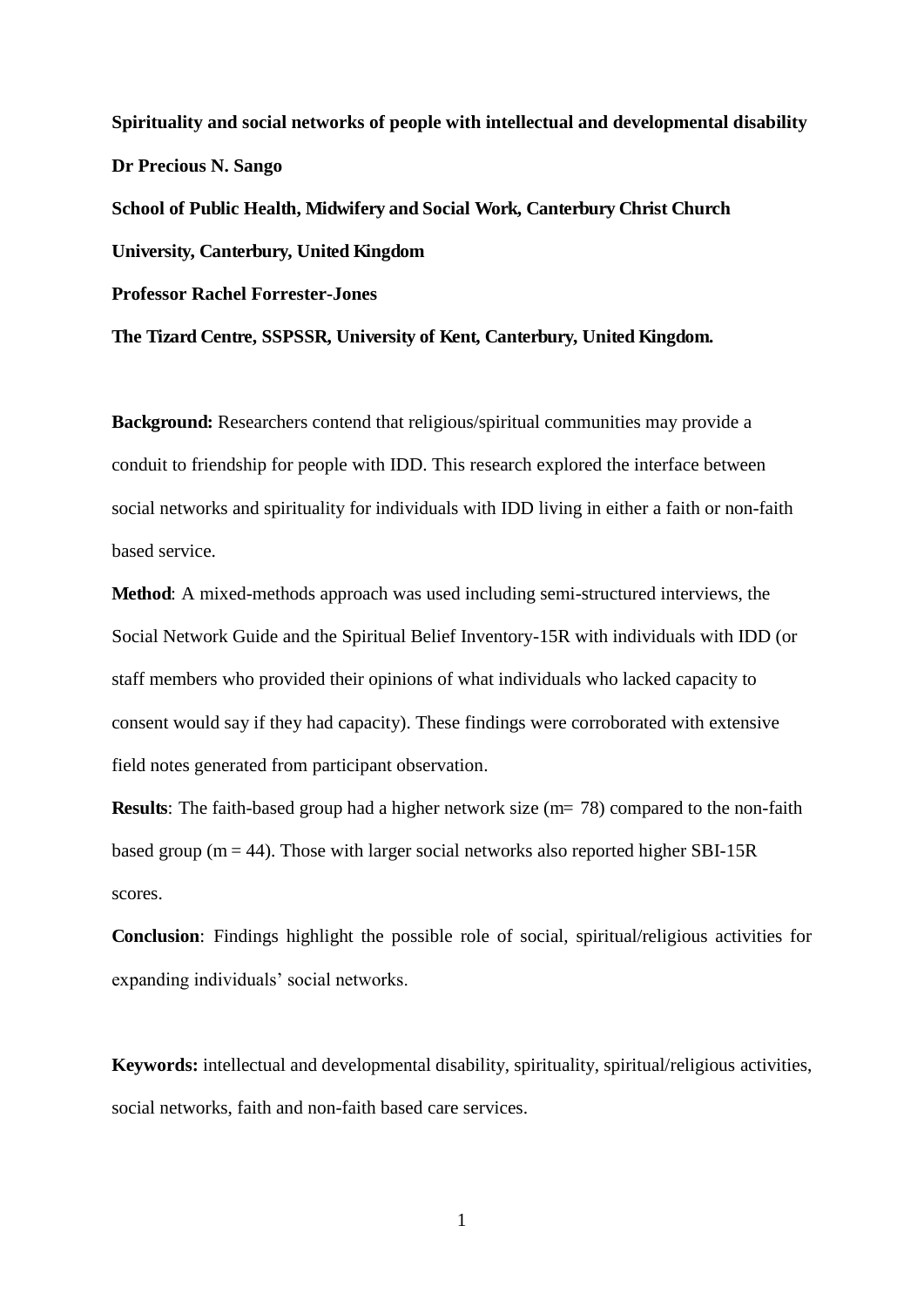#### **Introduction**

 Spirituality and religion are generally used interchangeably, yet spirituality may be defined as faith in the "sacred" and/or finding a personal relationship with God or a supreme power (see Baker, 2003) whereas religion can denote a state of adherence to specific institutional beliefs and practices (see Argyle & Beit-Hallahmi, 1975). Spirituality is increasingly viewed as an important aspect of holistic and person-centred care (Potter, 2002) and features as a variable in the World Health Organization Quality of life assessment (see Group, 1998). Studies have shown however that the religious/spiritual aspects of the lives of people with intellectual and developmental disability (IDD) tend to be ignored in care services, because the spiritual needs are unacknowledged, or carers feel unprepared to constructively deal with them (see Swinton, 2002).

It has been suggested that faith-based communities can create environments in which individuals including those with IDD feel accepted and experience self-worth (Swinton, 2002). Such environments have also been shown to help people with IDD overcome feelings of stigma, low self-esteem with spiritual/religious activities providing social and psychological support (McNair & Leguti, 2000; Culliford, 2002). Faith-based organisations are defined as "any organization that refers directly or indirectly to religion or religious values and functions as a welfare provider or as a political sector" (Dierckx, Vranken & Kerstens, 2009, p.1). In Walls and Zarit's (1991) study of 98 older adults without IDD from African American churches in urban Pennsylvania, 50 per cent reported that their closest friends were family members whilst 40 per cent considered church members to belong to this category. Social networks which facilitate participation in spiritual/religious activities have also been shown to be important aspects of quality of life for people with IDD (see Forrester-Jones et al., 2006).

Alternatively, religious communities can create barriers to integrating people with IDD due to the abstract nature and discourse of some beliefs. For example, Scientology assumes a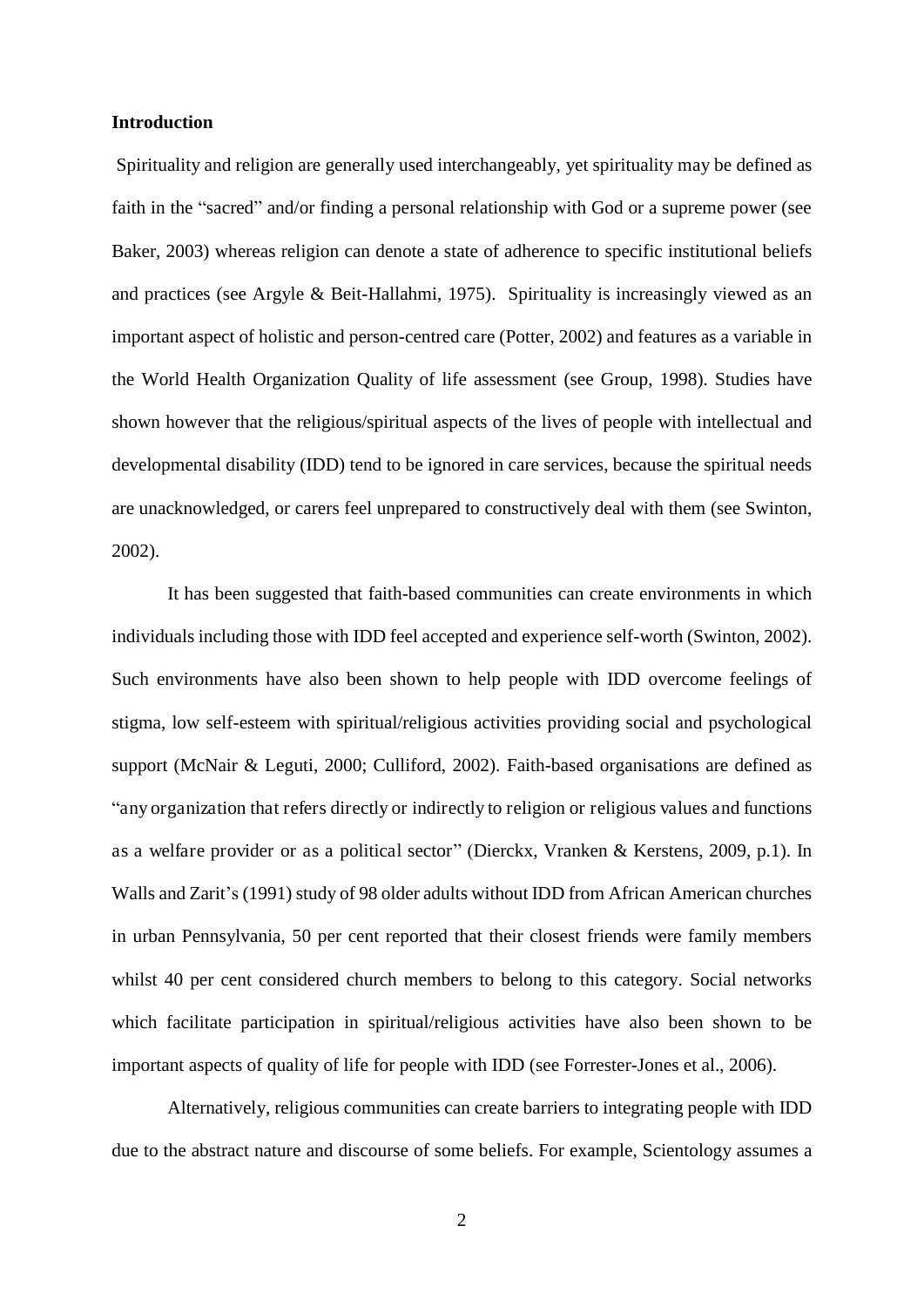cognitive basis for spirituality with an intellectual response required to certain verbal formulations which may serve to exclude people with IDD, not because they are less spiritual, but because of the ways in which spirituality is defined (Swinton, 2002). Nevertheless, it has been proposed that access to a religious/spiritual community may provide a conduit to developing and maintaining friendships for people with IDD (Gaventa, 1993) since such communities operate in a way which recognises the spiritual needs of 'all' individuals forming an integrated community, which wider society may lack (Swinton, 2002).

#### **Aim and Research Question**

The aim of this paper is to report on a study which explored the interface between social networks and spirituality for individuals with IDD living in a faith-based (pseudonym, Adam's House (AH)) and a non-faith based (pseudonym, Greenleaves (GL)) service. The main research question was: To what extent does the opportunity to exercise religion/spirituality mediate the social lives of individuals with IDD?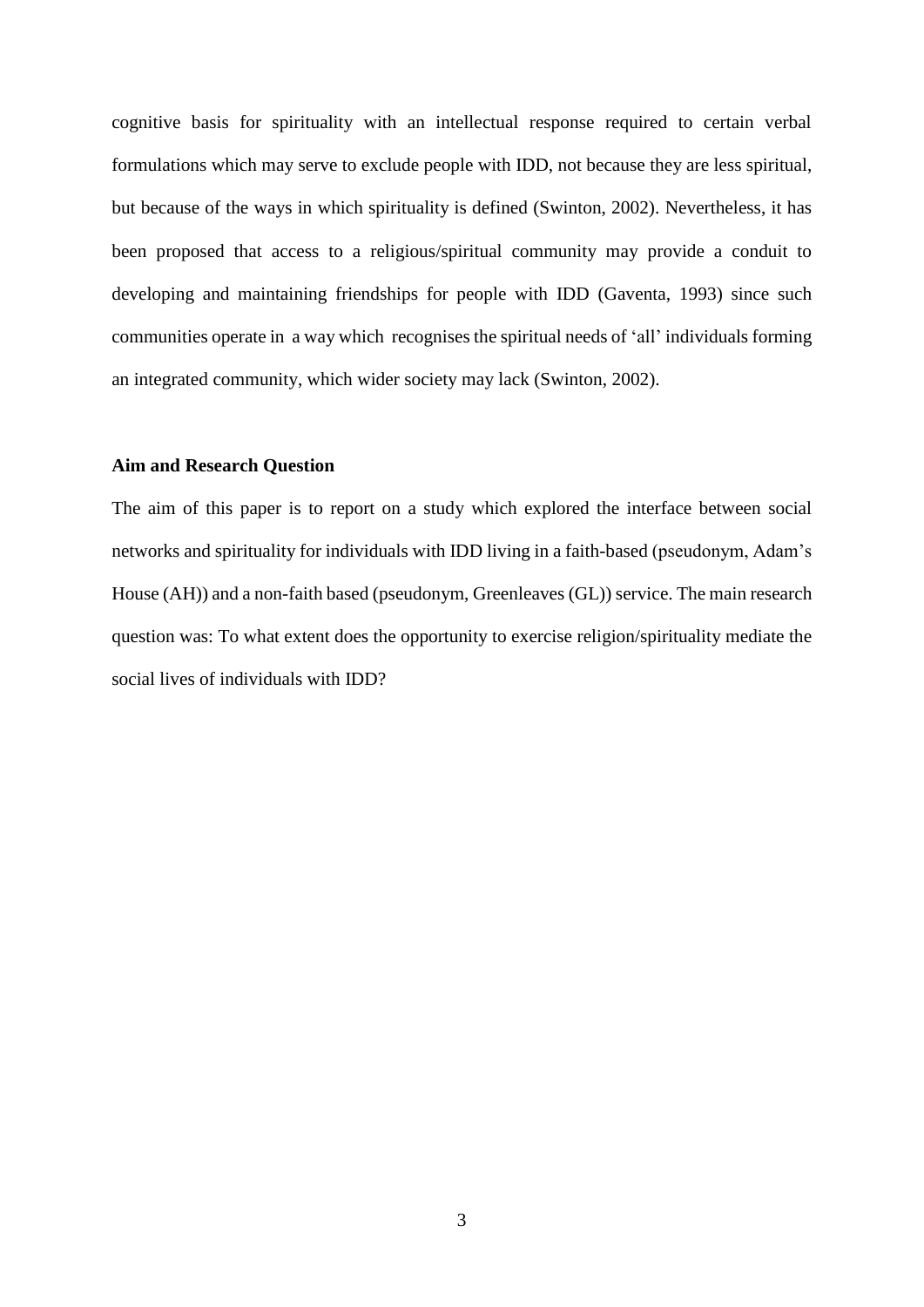#### **Methods**

#### **Study design**

The study was exploratory. Mixed-methods were chosen since spirituality is a complex phenomenon which cannot be explored using a single research method (Sandelowski, 2000). Quantitative and qualitative data were collected simultaneously, analysed independently and combined to gain a deeper understanding of participants' perspectives (Creswell, Klassen, Plano Clark, & Smith, 2011); pragmatism being the philosophical underpinning of this methodological triangulation (Tashakkori & Teddlie, 1998).

## **Ethics**

The study gained ethical approval from the United Kingdom's (UK) National Health Service Ethics Committee (Ref: 13/LO/0594). No funding was available to pay participants; their participation was voluntary without inducement. Each participant received either a plain English or easy read information sheet explaining the nature, reason and voluntary aspect of the study, and an assurance of anonymity and confidentiality. The first author also visited each service to explain the research and answer questions. For those who lacked capacity to consent (17 service users), the Mental Capacity Act (MCA) 2005 applied. Managers identified either a personal consultee (e.g. family member or advocate) or a nominated consultee (e.g. care manager or other professional or lay person who knew the potential participant well and who had no connection with the project). Personal and nominated consultees' roles were to consider the risks and benefits of the individual participating in the research and whether the participant would want to participate if they were able to consent in line with section 32 (4) (a) and (b) of the MCA 2005. The voluntary nature of the research was made clear to all potential participants, consultees/nominated consultees and that non-participation would not affect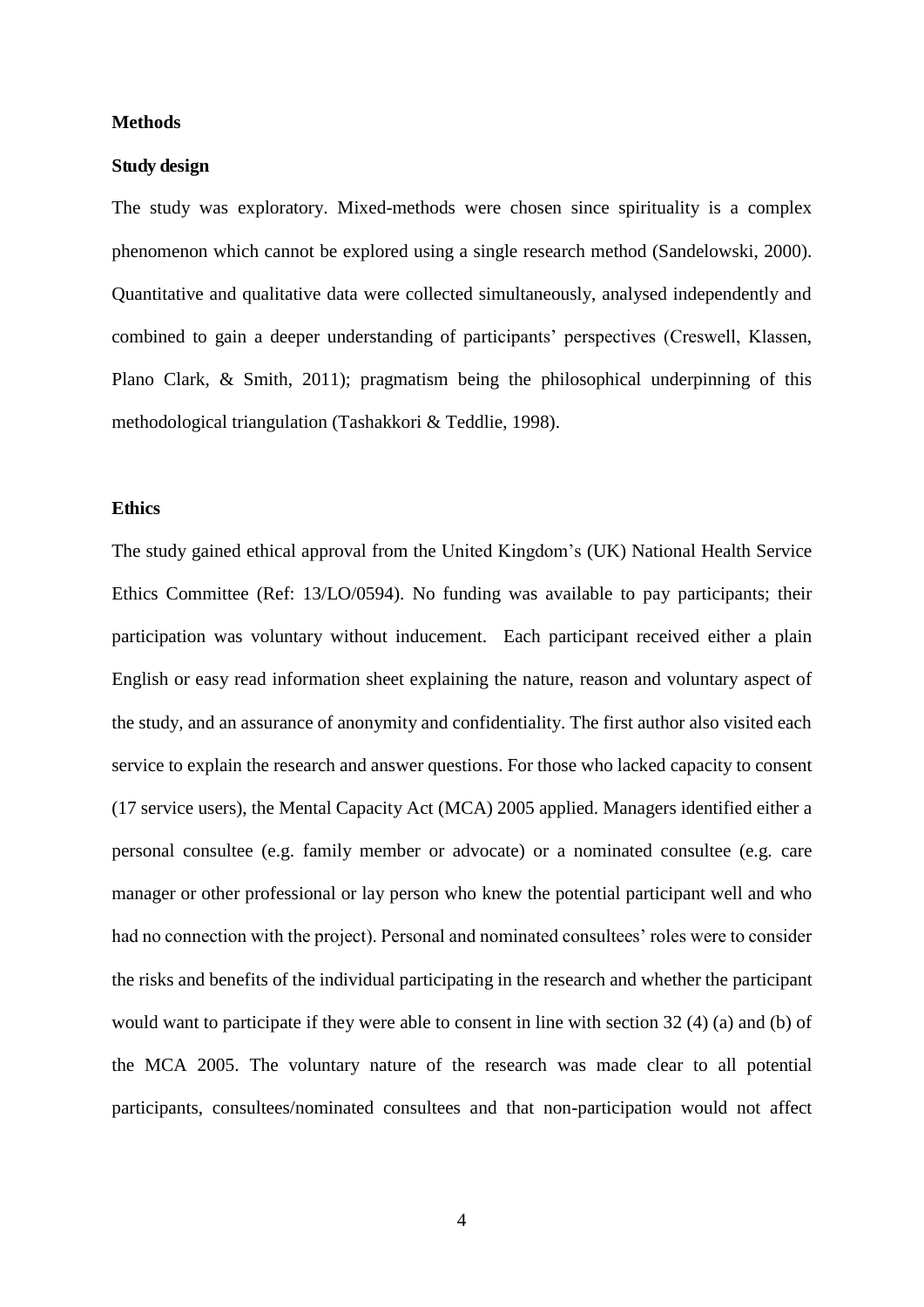residency, care provision or staff status and that no reason was required for declining the invitation to participate.

#### **Sample**

A purposive sampling method was used, the aim being to recruit 40 individuals with IDD (20 in AH; 20 in GL) so that statistical comparisons could be made. After agreement was gained from managers of both services, all residents (19 living in GL; 22 in AH) were invited to participate. Of the total number of service users approached ( $n=40$ ); 36 ( $n=18$  in AH;  $n=18$  in GL) agreed to take part. All had a diagnosis of IDD; case files revealed that more individuals in AH had moderate to severe IDD whilst GL mainly had individuals with either mild or profound IDD (see Table 1). The total group were predominantly male (n=11 females; 25 males) with ages ranging from 21 and 71. The whole group were White British and just under 40% had lived in their respective service for over 10 years.

#### **PLEASE INSERT TABLE. 1 SERVICE USERS' (N=36) DEMOGRAPHIC DATA**

## **Setting**

AH and GL were both located in Southern England, UK and regulated by their local authority (LA). The services were purposefully selected to explore both a stated faith-based service (AH) and a service stating no faith (GL). AH consisted of nine supported living houses (with a total of 22 service users; between 3 and 6 residents with IDD in each house) with 24 hour care provided by "live-in" paid staff and volunteers. A couple of the houses had "live out" staff, helping individuals when necessary. According to in house policy documents and discussions with service managers, AH's care philosophy centred around notions of "sharing", "relationships", and "simplicity"; specifically setting out to support individuals to explore their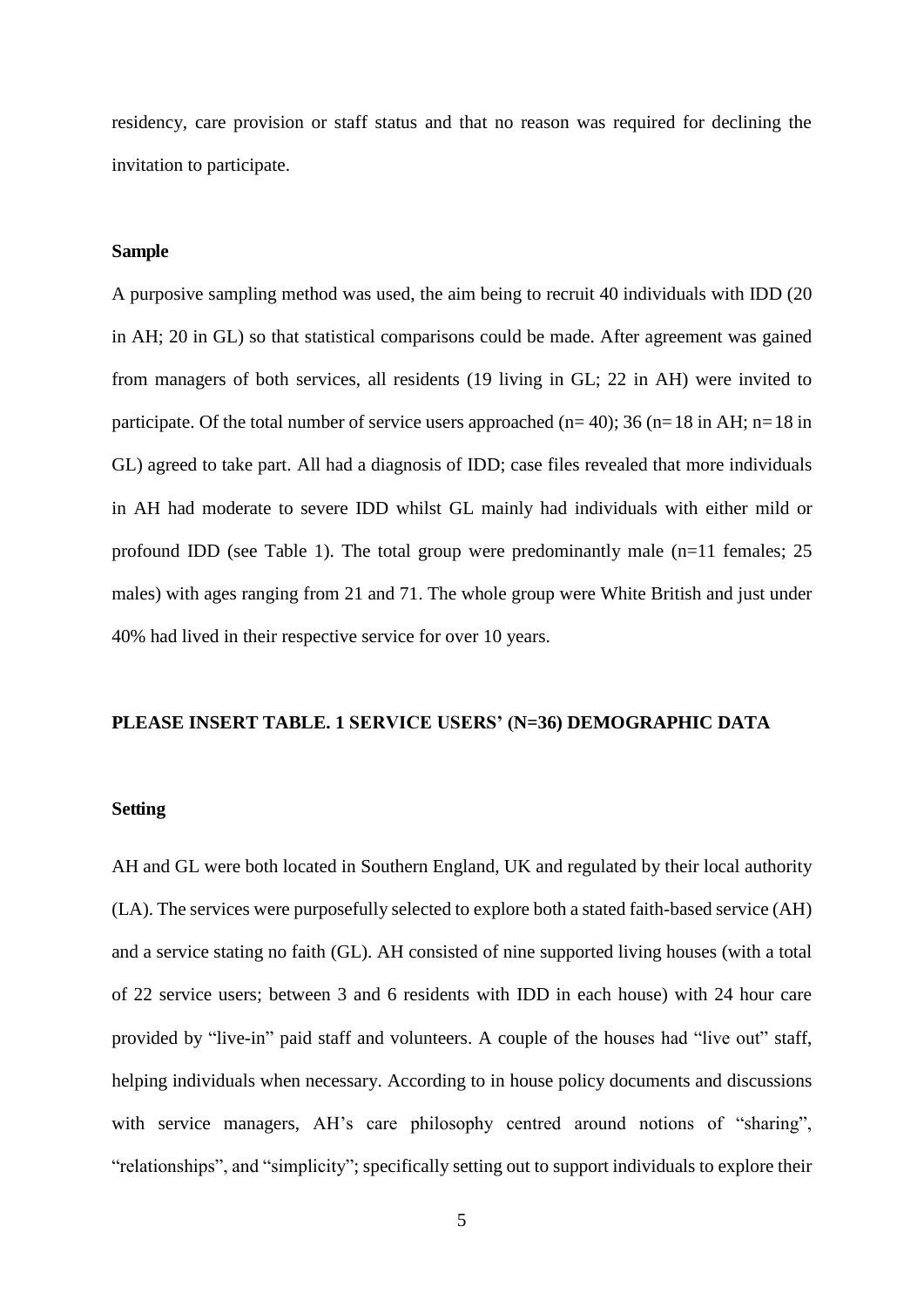spiritual lives. Service users' access to AH was mainly via their local social networks. For those with more severe or profound IDD, family members together with the LA care manager would decide on whether AH was an appropriate environment.

GL consisted of three residential houses (between 3 and 11 residents with IDD living in each house) with a 24 hour care system. None of the staff lived in the residence. GL's mission statement was based on "Valuing People 2011" with a focus on Person Centred Plans. The decision to reside at GL was generally made by family members or the LA.

Both AH and GL had residences located in rural and urban areas. Whilst the two services were not identical in nature and direct comparisons could not be made, the purpose of the study was not to compare the services de facto; rather, to explore the interface between religion/spirituality and social networks. The study was also non-experimental; the sample of care organisations and participants being non-random. Therefore, causal inferences from the quantitative data could not be made and care ought to be taken when interpreting the findings. Nevertheless, the explorative mixed-methods approach chosen, offered a more holistic picture to emerge as regards a rather "fuzzy" topic. The quantitative measures provided a structure to the research and guided the interview data collection process, while qualitative methods enabled an in-depth comparison of participant's perspectives.

#### **Materials and procedure**

The first author engaged in participant observation (PO) for six months in each service; joining in with daily activities; aiding volunteers and staff to support service users in various social and spiritual/religious activities including dance, music, monthly house meetings, communal lunches/dinners, church, and "community spiritual gatherings" (organised by staff and service users) in AH and helping out at meal times, social clubs (usually taking place in local pubs and church halls), woodwork, and cooking classes at a nearby college in GL.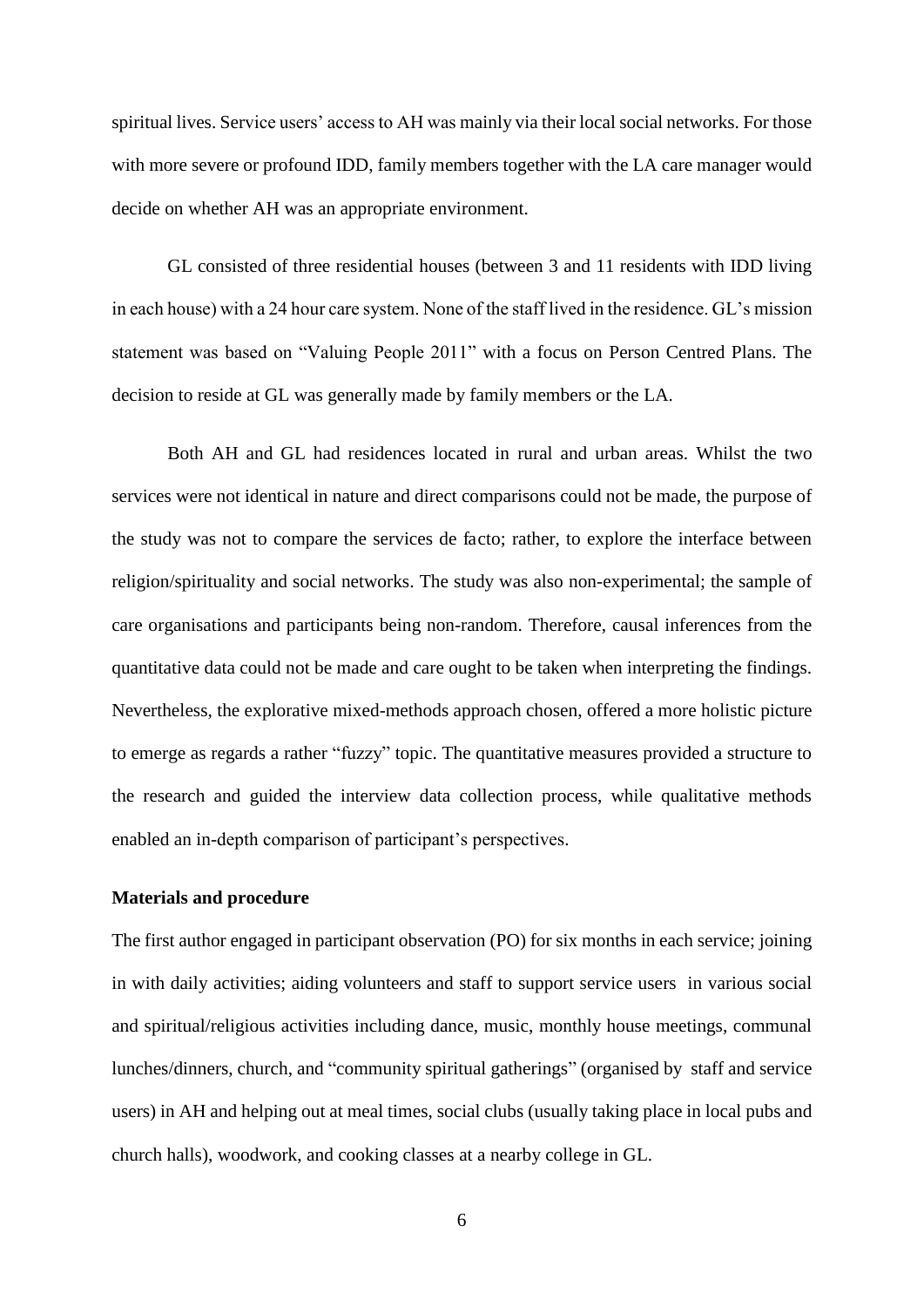Quantitative methods included the Adaptive Behaviour Scale (ABS) short form (Hatton et al., 2001) to measure individual's adaptive and social behaviour using three factor scales: personal self-sufficiency; community self-sufficiency; and personal social responsibility. This was completed by the researcher with each service user either alone or with support from their carer, depending on their communication abilities. The Cronbach's alpha for the three ABS factors was 0.86 indicating a high level of internal consistency, with high construct validity. The Social Network Guide (SNG; see Forrester-Jones, Jones, Heason & Di'Terlizzi; Forrester-Jones et al., 2006) was used to map individuals' social relationships including the structural (size and membership), interactional (reciprocity, frequency and duration) and functional (e.g. personal, household, material support) aspects of their social networks. The SNG invites participants to name or provide the contact's network membership (e.g. staff, friend, family etc) from 10 possible areas of life. In some cases, participants indicated the number of people they knew in the different areas of life by counting with their fingers, often pausing to think before giving a number.

The Spiritual Belief Inventory-15R (SBI-15R; Holland et al., 1998) measures Beliefs in a Supreme Being and Practices (Subscale 1, ten items) as well as social support gained from religious and/or spiritual affiliation (Subscale 2, five items) as a potentially mediating variable in coping with life conditions and quality of life. An example of questions about belief and practices being *"Religion is important in my day*-to-*day life"* and of social support being *"I*  enjoy attending religious functions held by my rel*igious group"*. Responses coded from "strongly disagree" to "strongly agree" were adapted with smiley faces with questions simplified to aid understanding. An analysis of SBI-15R by Holland et al. (1998) found high internal consistency for data: Cronbach's alpha 0.93 (for all the 15 items); Cronbach's alpha 0.92 for Subscale 1; Cronbach's alpha 0.89 for Subscale 2.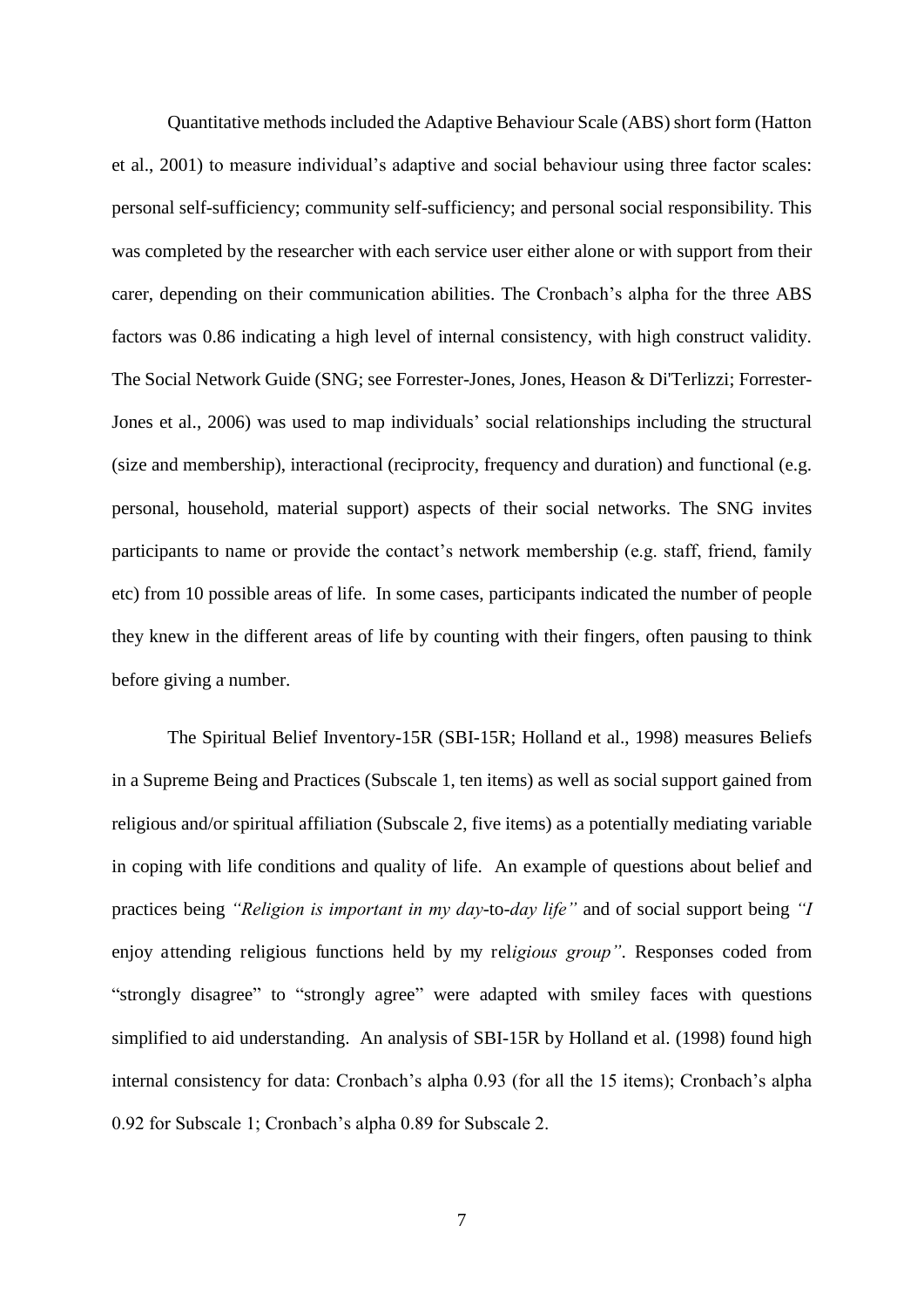The above applied measures were carried out via face-to-face interviews with 10 individuals with IDD from AH and 9 from GL who were verbally capable. For the other 17 individuals who lacked capacity, staff were asked to give their opinion based on what they knew about the individuals (following the MCA, 2005). Administered during the second month of fieldwork, these applied instruments were followed by semi-structured open-ended interviews concerning individual's beliefs during PO which not only maximised data corroboration but also allowed a good rapport and trust to develop between the researcher and participants. It also afforded the researcher with an extended understanding of the cultural context of the field. All interviews were audio-recorded and transcribed verbatim.

Whilst there was the possibility of "researcher bias" (i.e., the first author's Christian belief biasing data collection and analyses), descriptive and interpretive validity steps were taken to mitigate this risk. Descriptive validity refers to the factual accuracy of the researcher's account of observations and interviews by the audio recording of all interviews and the immediate writing up of field notes post-observations. Recorded interviews were transcribed verbatim, creating an accurate, unbiased account of what respondents said. To ensure interpretive validity, (i.e. how well participants' perspectives rather than researcher's perspective was understood, described and represented) the first author (rather than anyone else) transcribed audio recordings of all interviews, thereby approaching thematic analysis with knowledge of each interviewee's vocal inflections, speech modulation and in some cases body language. This process contributed to a more accurate understanding and description of each participant's perspective. The second author then independently analysed half of the transcripts, comparing/cross-checking codes and themes with those of the first author. A final discussion between both authors followed until themes were saturated and agreed upon. In subsequent analyses, interpretive validity was ensured by staying close to the transcripts at all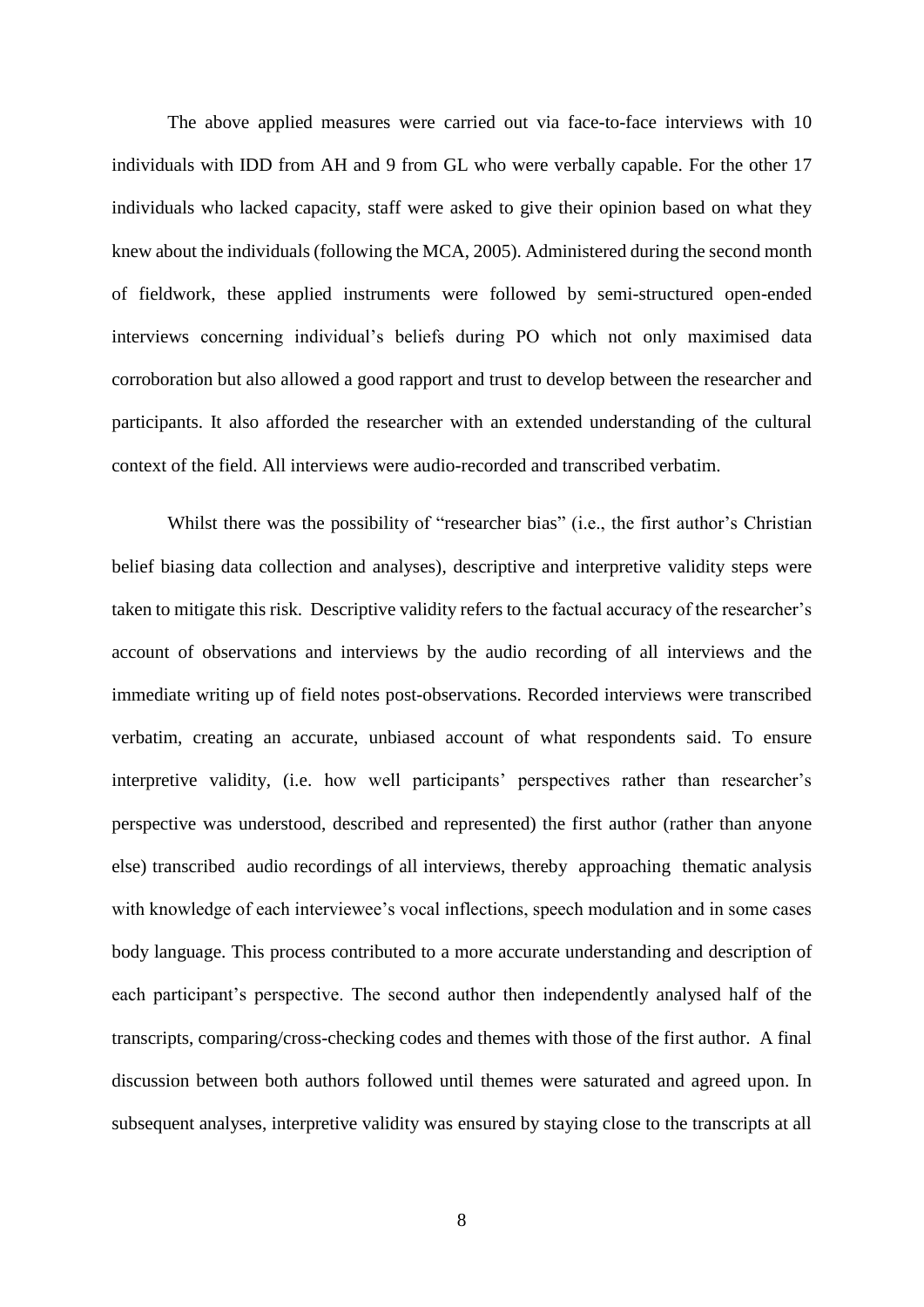times and grounding all interpretations in direct quotes and phrases capturing respondents' own words.

The self-report instruments used risked being prone to the social desirability effect (e.g. exaggerating responses regarding the number of members in a network) to portray themselves, or their care service in a positive light. It is hoped that the effective use of triangulation including interview responses being double checked with PO (Creswell, 2013) will have reduced this effect and increased data reliability.

#### **Analysis**

Using SPSS V22, quantitative data were subjected to descriptive analysis and a non-parametric Man Whitney U test. Spearman Rho correlation was used to test for any relationship between the SBI-15R and SNG data. The effect sizes for both significant and non-significant P values (Tables 3  $\&$  4) were manually calculated using the non-parametric formula of r=Z/square root (N). Cohen's (1988 in Dunst & Hamby, 2012) effect size estimates were used to interpret the strength of the relationship/effect size, where "insignificant" was up to 0.19, "small" 0.20 to 0.49, "medium" 0.50 to 0.80, and "large" 0.80 onwards (see Dunst & Hamby, 2012).

NVivo V10 (QSR International, 2012) was used to manage and initially sort the qualitative data. This was followed by in-depth thematic analysis by the first author following Braun and Clarke's (2006) process of familiarisation with the data (via transcription, reading and re-reading transcripts and noting down initial ideas); generating initial codes across the entire data set; searching for and collating of codes into potential themes whilst gathering quotes relevant to each potential theme; and reviewing of themes by checking if the identified themes worked in relation to the coded extracts and the entire data set. This stage was facilitated through the generation of thematic "spider like" maps. As stated above, the second author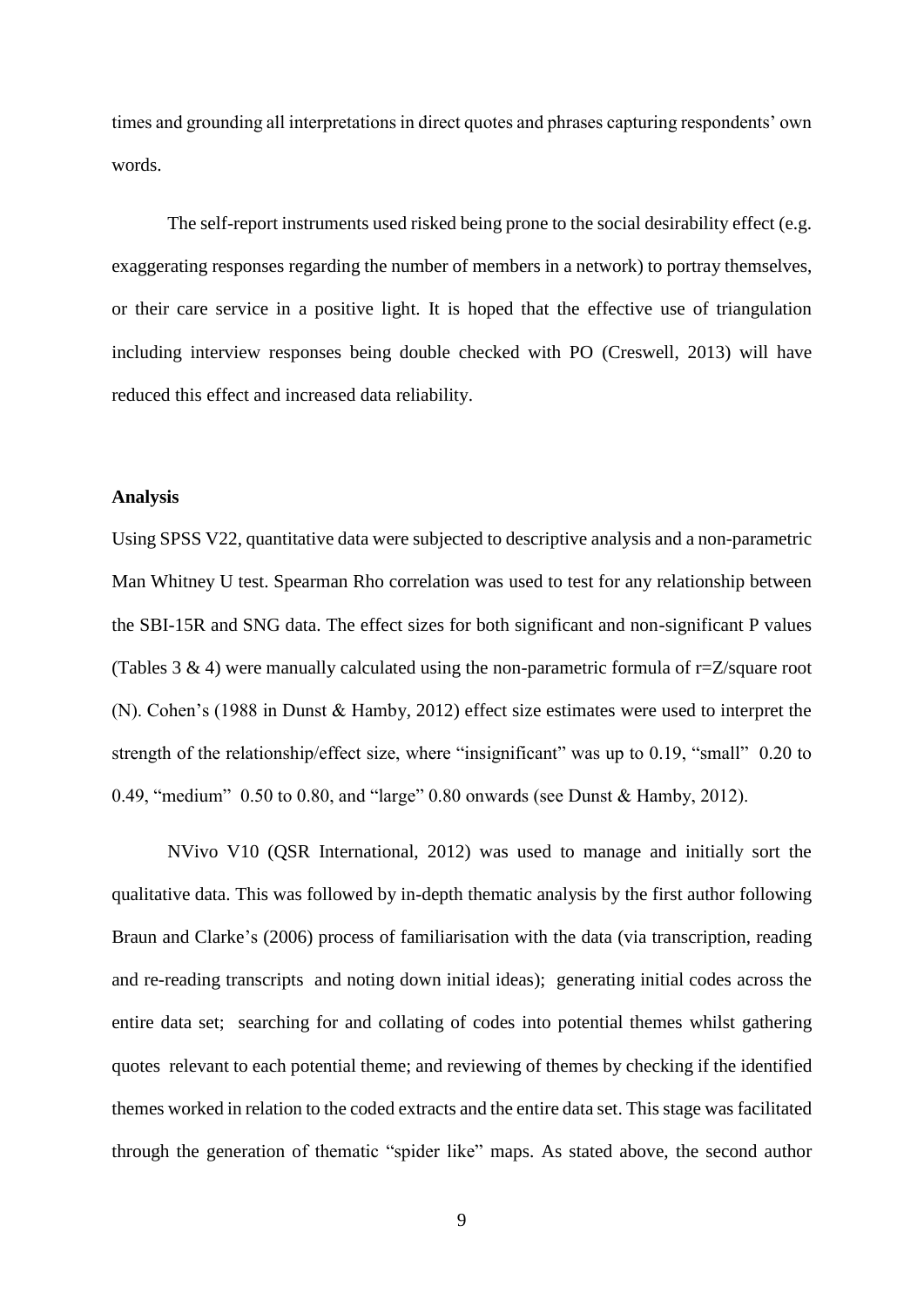independently analysed half of the transcripts, comparing codes and themes with the first author until saturation. In this final stage, identified themes were named and vivid, and compelling extract examples were selected and analysed in the context of the research and literature (see Braun and Clarke, 2006).

#### **Results**

#### **Adaptive Behaviour Scores for Factors A, B and C**

Statistical analysis for Factor A (i.e., personal self-sufficiency) revealed no significant differences between the two groups (see Table 2) indicating that individuals across the study had similar abilities in terms of self-care including the use of a knife and fork, toileting, bathing and dressing, and personal mobility. Similarly, no significant differences were found between the groups for Factor B (i.e., community self-sufficiency) or Factor C (personal-social responsibility including being aware and considerate and being able to interact and socialise with others).

# **PLEASE INSERT TABLE 2 ABS (SHORT FORM) DATA FOR BOTH SERVICES (N=36)**

#### **Participants' Spiritual Belief Inventory-15R (SBI-15R) Score**

Table 3 shows the total sample scores for the SBI-15R (Holland et al., 1998) which simultaneously measured 'belief in a supreme being', 'practices towards such belief' and social support gained from religious/spiritual community. Significant statistical differences were found; individuals from AH reporting higher levels of spiritual beliefs and practice, as well as reporting the likelihood of gaining support from their religious/spiritual community compared to individuals from GL.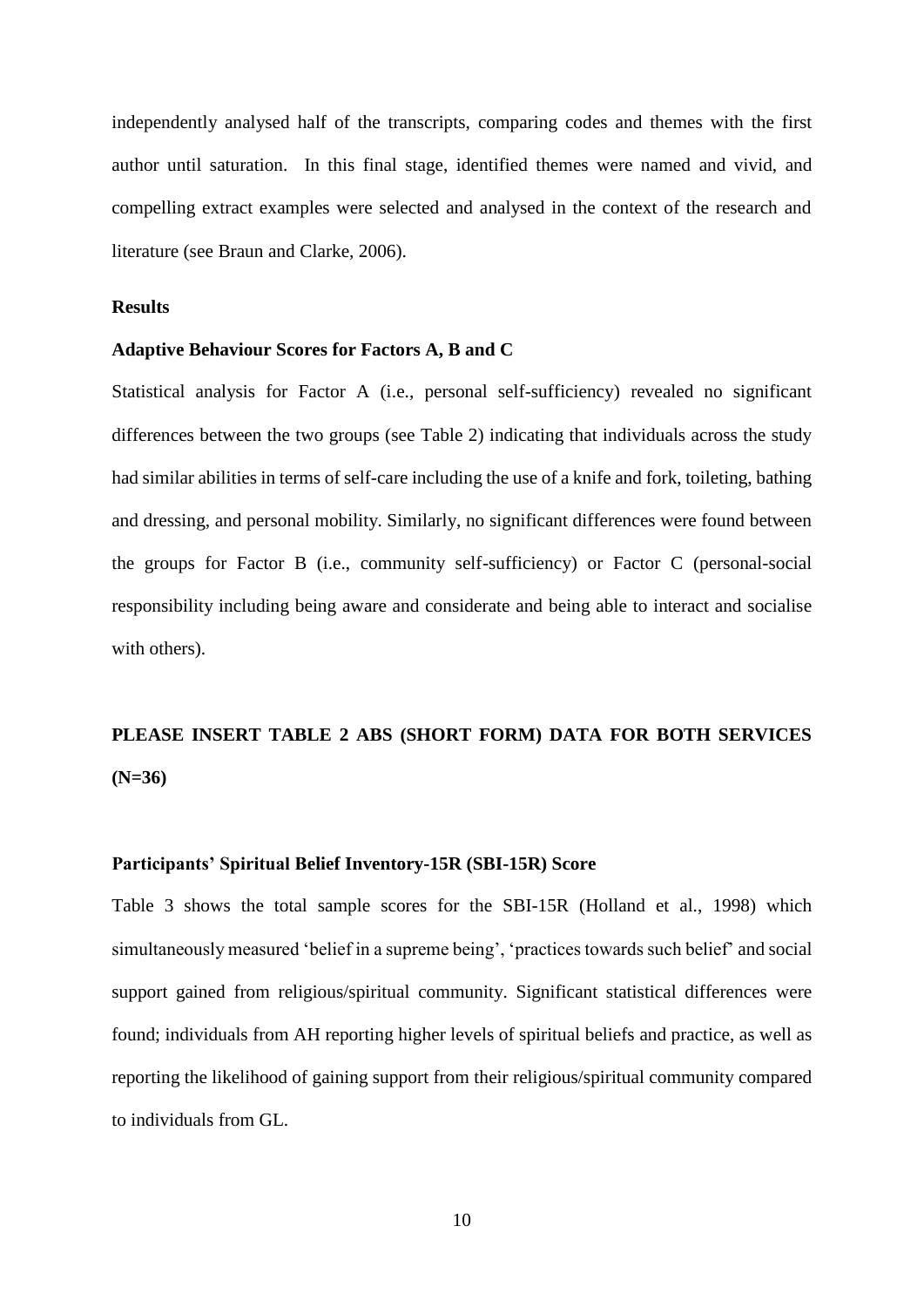#### **PLEASE INSERT TABLE. 3 SERVICE USERS' (N=36) SBI-15R SCORES**

#### **Qualitative Data: Emergent themes**

Three interlinking themes were inducted from the qualitative data; corroborating the SBI-15R findings, especially the "belief and practice" SBI-15R subscale. The first two themes: "perceptions of death*"*, and "importance of prayer*"* characterised over half of the total sample, while the third theme "expressions of belief*"* was unique to core members from AH.

#### **Theme 1: Perceptions of death**

This theme depicts individuals' understanding of what happens/where people go when they die. One person felt that the deceased were "asleep" as illustrated below:

**S:** He doesn't mention him [Tyre's dead brother] but I know that if you talk about him or you are looking through photos he says "he's asleep". (GL staff)

Others understood death to mean that the deceased "had gone to heaven":

 **Katia:** …[I am] upset…because she is going to heaven and [I] am going to be by myself. **Researcher:** What will she do in heaven?

**Katia:** She will be with my dad, my Dad is up there, they will be together. (Service user, AH)

Here, Katia expressed grief and also her conviction that heaven existed. Jethro, from GL also indicated a belief in an after life; describing it as 'up there':

**Jethro: [prayer] -** yeh, very important, so is my Dad....Dad is up there.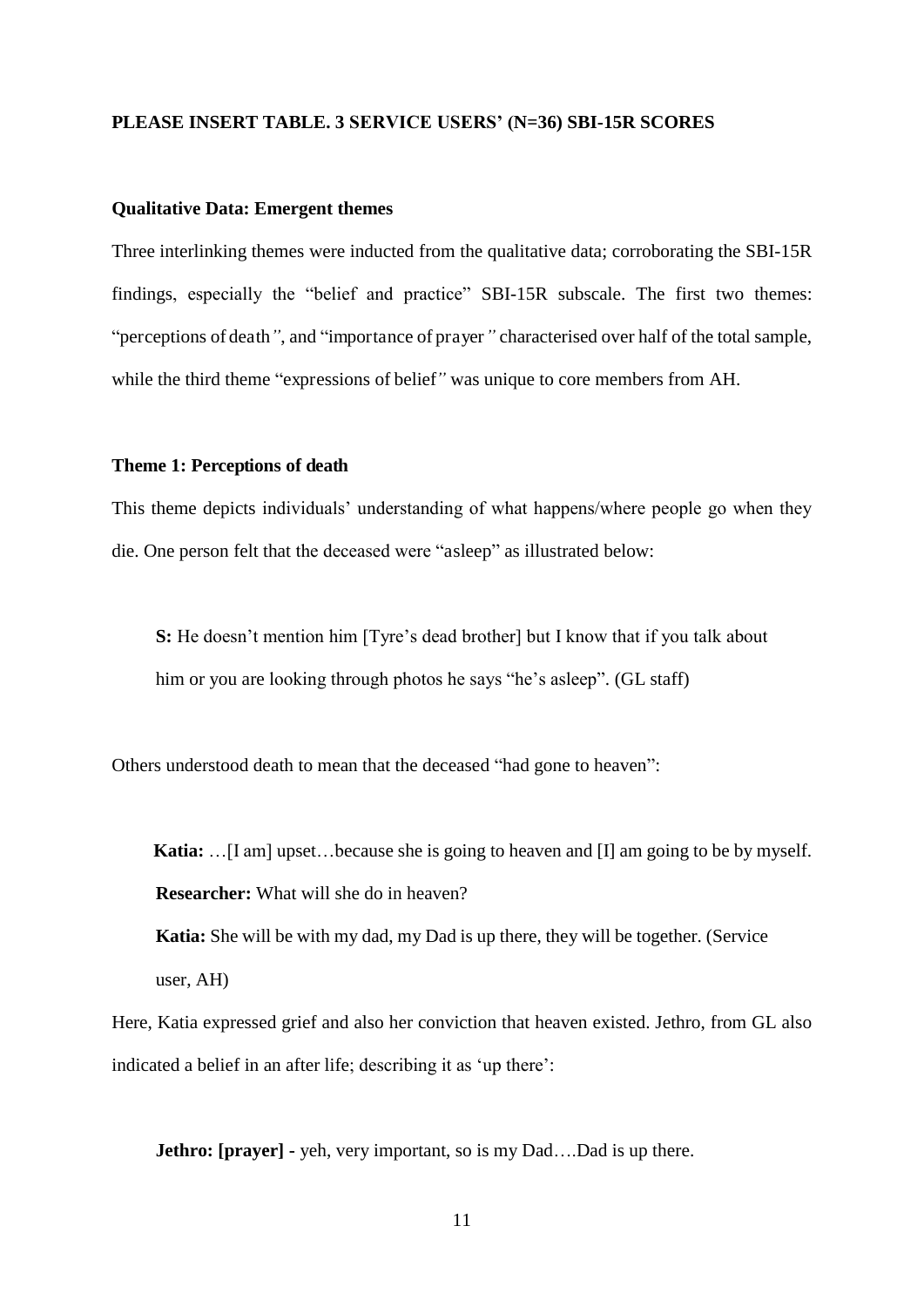#### **Theme 2. The importance of prayer**

Whilst this theme emerged from both services, AH service users appeared more able to express the importance of prayer in their lives than their GL counterparts; citing healing, buffering worry, and mediating hope. For example, Rose from AH, described how she believed that praying to "Jesus", and the prayers of her family, friends and church members contributed to the healing of her epilepsy such that she no longer depended on medication, which improved her quality of life:

**Rose:** I prayed to Jesus and said "oh could you heal me of my seizures?" … Mum and Dad prayed as well and I was at school one day and yeh I felt like I was going to go into one [a fit] and no I did not go into one and ever since then I have been like "wow" and coming off the medication I feel more brighter because before I was like really tired and exhausted …

The importance of prayer for helping loved ones, and providing comfort in difficult times was also highlighted by AH core members George, Katia and Rose:

**Researcher:** What sort of things do you say to God? **George:** Friends, family… to help someone poorly**.** 

**Katia:** Make my Mum well. It helps, when [I] am down I go to the garden, sit there, talk to God by myself…I pray and pray, like a tunnel with a light going through the tunnel every day.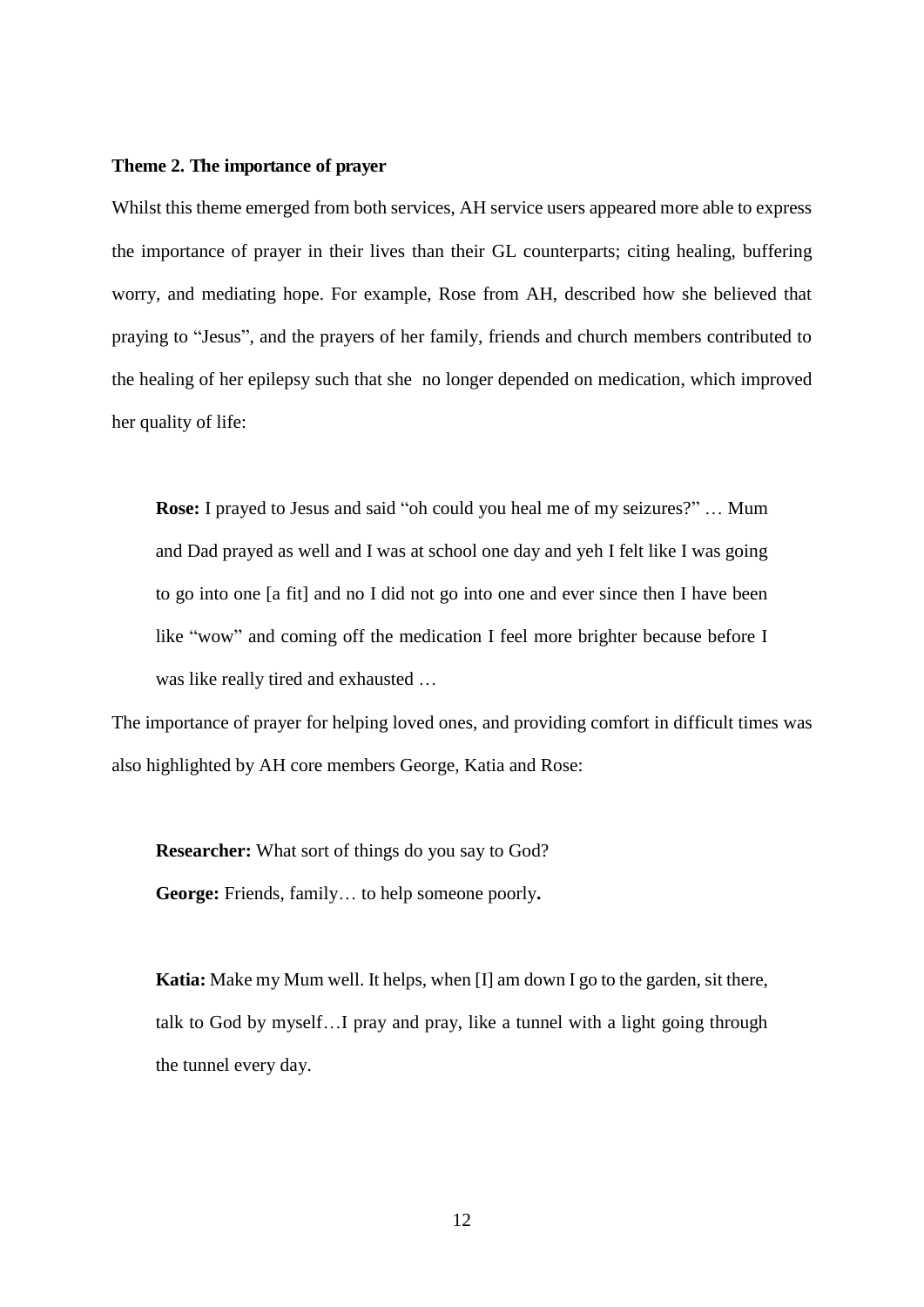**Rose:** I believe in God and that He can sort everything. If you got a problem you can pray to Him and He can sort that situation out and you do not have to worry about it and you can just sing to Him...

**Researcher:** Does this help you?

**Rose:** Yea, especially when I am stressed…

The importance of prayer was also noted in the context of aiding mental health and self-esteem:

**Camille:** being confident in myself, I believe in myself, because I had that problem not believing in myself when I was younger and sometimes I still, but sometimes I don't get it now so much.. I ask him, I tell him, "God could you help me believe in myself, help me to be strong and grow in wisdom".

Camille also described how God helped her through daily challenges such as the absence of a favourite member of staff:

**Camille:** with God and my needs, well if I say "[I] am finding this hard"…he will listen to me… I say "Oh God can you help me next week because [a staff that lives with Camille] is going to be away for a whole week" he will answer me...

Talking "to Jesus" also helped and guided Camille to make new friends:

**Camille:** I pray three times a day. I ask him to help me to do this, or help me with this meeting tomorrow.

**Researcher:** Give me an example?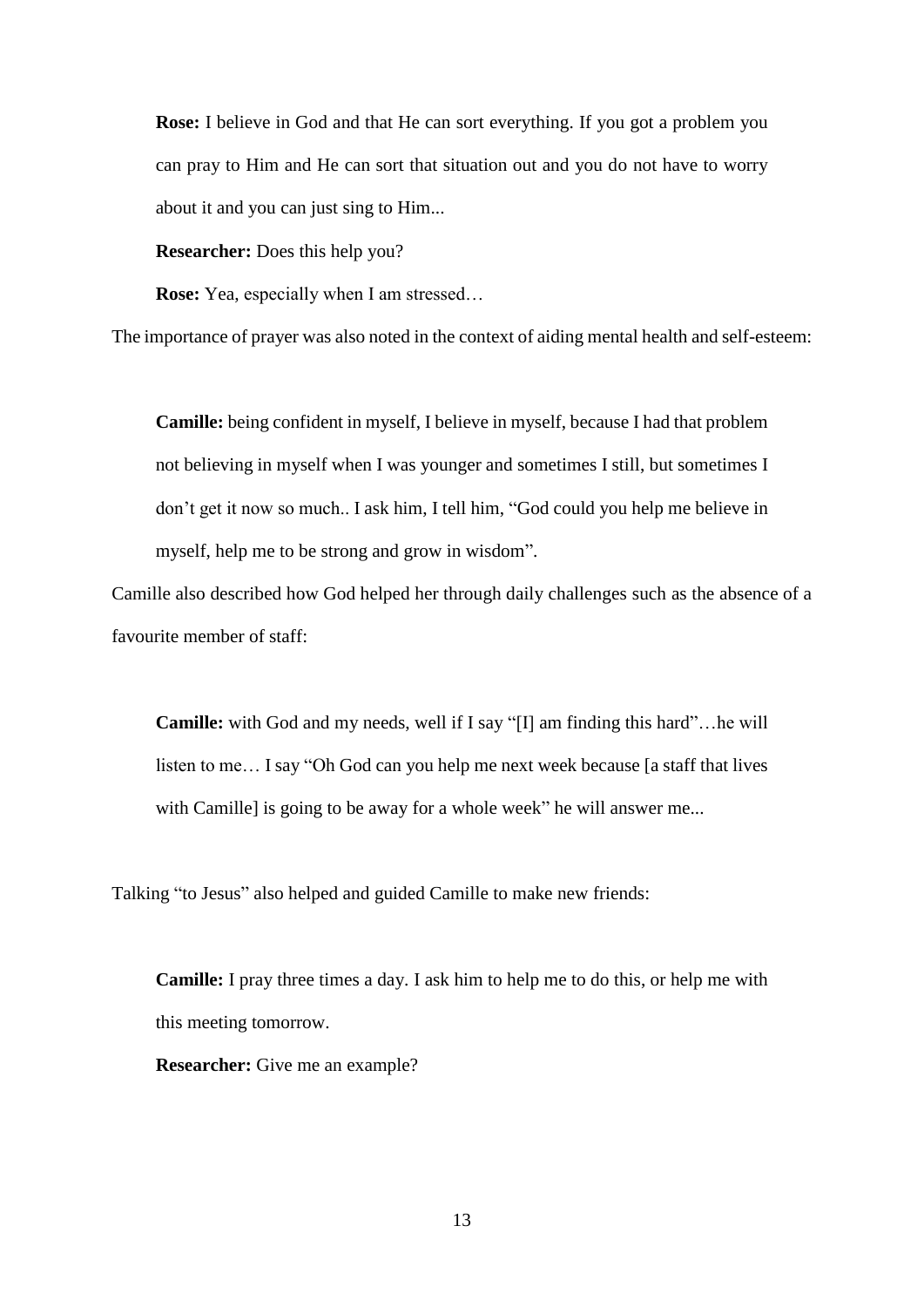**Camille:** …I had a friend who didn't want to be friends with me, and I asked Jesus could He help me to be friends with this other person, and I kept asking and asking, it took a while but yeh…

The importance of prayer for individuals from GL (as shown below by Micah and Silas) appeared to be mainly rooted in the desire to pray for and longing to remain spiritually connected with their deceased parents:

**Micah:** I pray sometimes.

**Researcher:** Who or what do you pray to?

**Micah:** Couple of years ago my Mum died… so something like that really.

**Researcher:** Who do you pray to?

**Micah:** My mum mostly.

**Silas:** I pray.

**Researcher:** what do you pray about?

**Silas:** My dad, passed away.

#### **Theme 3. Expressions of belief**

This theme, unique to those living at AH, referred to individuals' expression of their knowledge

of doctrinal aspects about God and church:

**Researcher:** What else do you do when you go to church?

**Clifford:** Holy Communion sometimes

**Researcher:** What is Holy Communion?

**Clifford:** wine and bread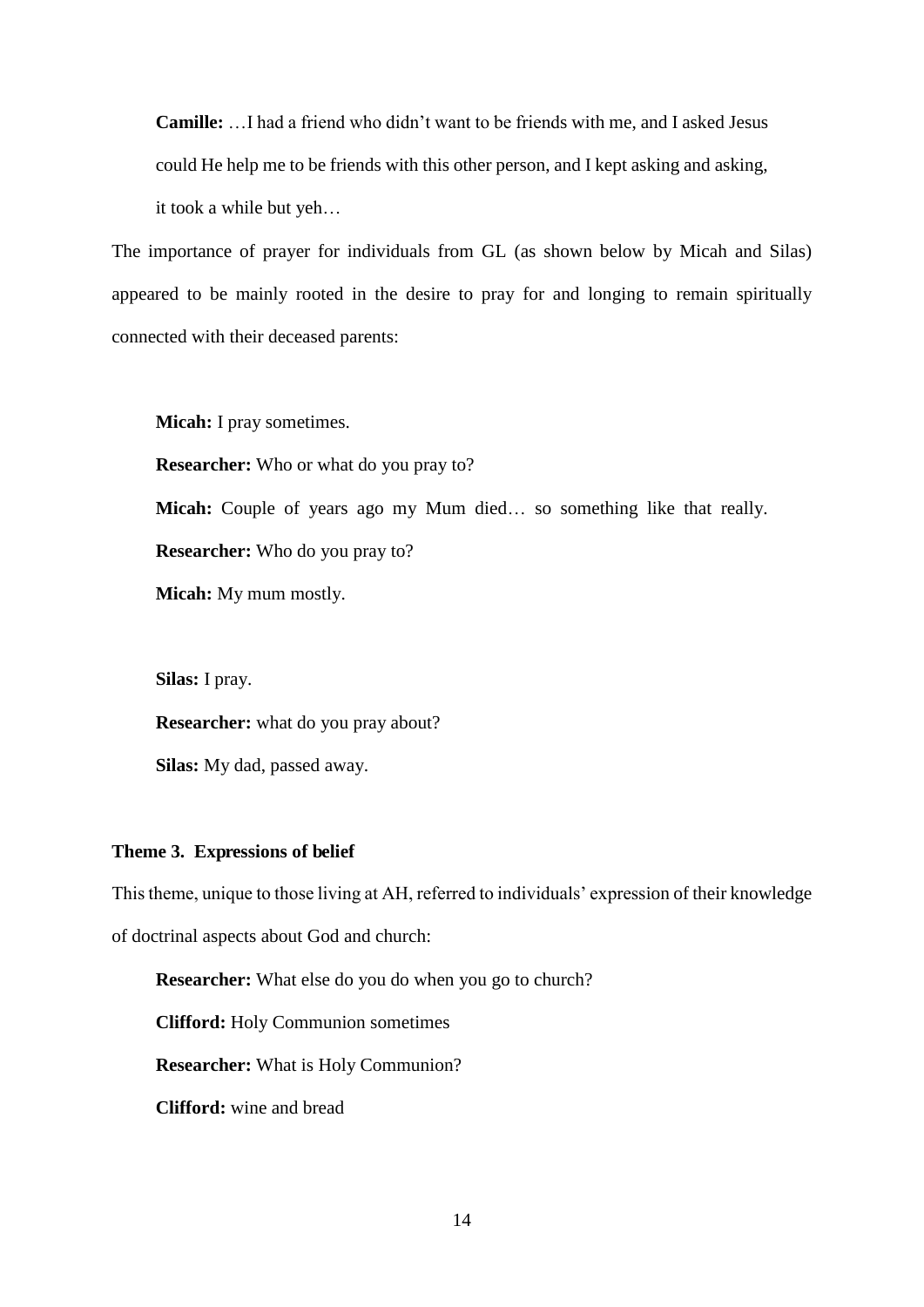**Researcher:** What is Holy Communion?

**Katia:** Like bread, you cut it up in pieces and give it to people

With some individuals demonstrating some understanding of what might be regarded as fairly sophisticated doctrinal understandings of Jesus as helper, and God and Jesus as One:

**Researcher:** Tell me about God?

**Paterson:** God [is] like Jesus (AH service user with moderate ID and limited verbal ability).

**George:** Jesus

**Researcher:** Who is he?

**George:** Helper. Helps us (AH service user with moderate ID and limited verbal ability).

**Camille:** I believe in God because He is Jesus as well, God is Jesus, God is not one man and Jesus is another.

**Researcher:** Why do you believe this?

**Camille:** [deep breath and smiles] It's hard to say... you have to believe Jesus is God, you can't say "no, Jesus is one man God is another", it doesn't work like that, other people think it works like that but I don't. I believe Jesus is God and God is always there, whatever you do, God is always there, always. And if I go to college or do my laundry or my cleaning, or my room or I am eating, God is there. God follows you and in fact God is in your heart every day and night.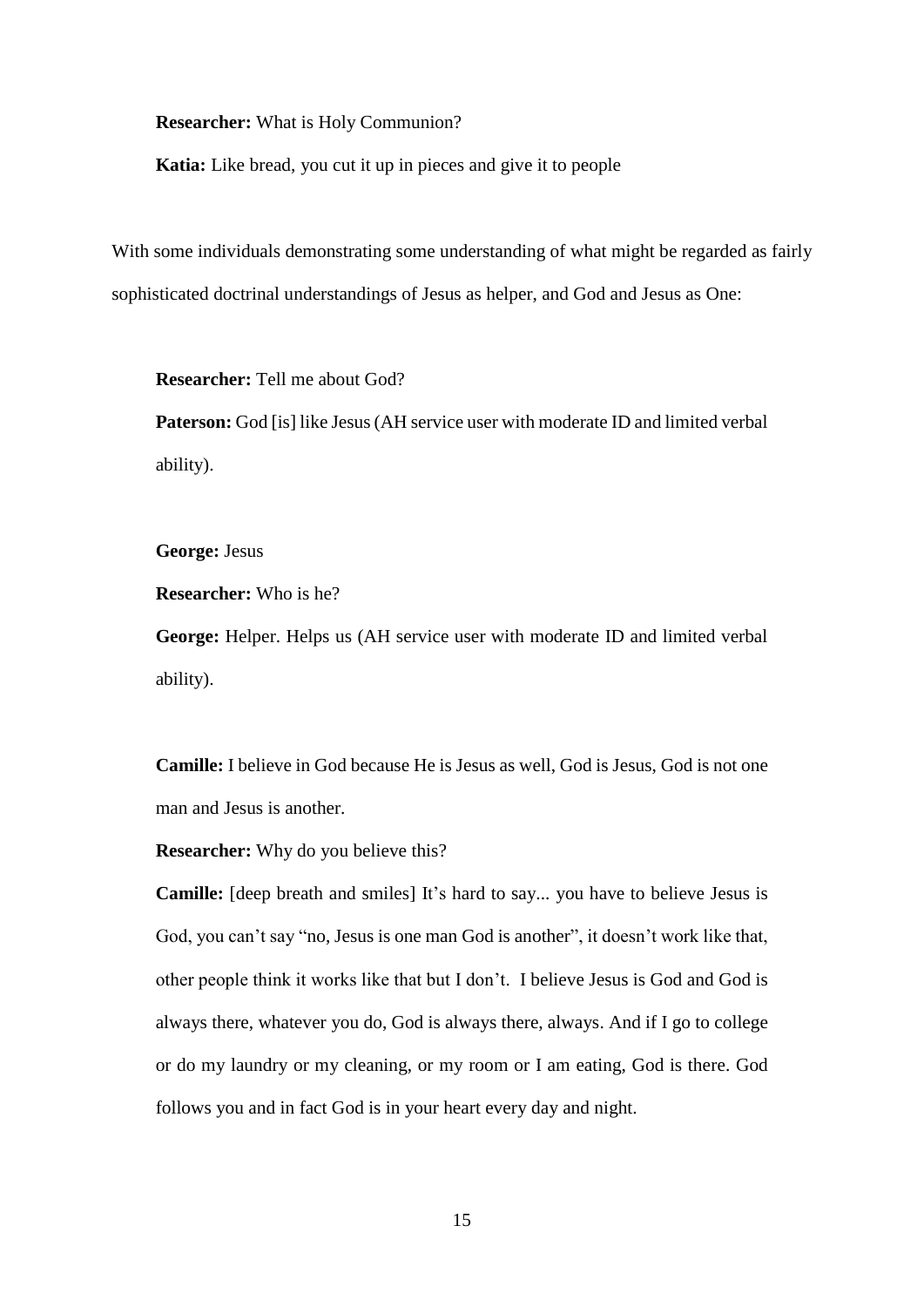Such relative complex beliefs were illuminating especially in relation to individuals like Camille who required daily assistance with her personal care and domestic chores. This particular theme did not emerge from the GL data.

These themes contextualised the SBI-15R data, further contributing to an understanding of service users' spirituality.

#### **Social Networks: Size**

#### **PLEASE INSERT TABLE. 4 SERVICE USERS' (N=36) SOCIAL NETWORK GUIDE**

Mean social network size was significantly higher for the AH group (average =78) compared to those in GL (average  $=$  44) (Table 4). A significant positive correlation was found between social network size, beliefs and practices (rho =  $0.422$ ; p = 0.01) and social support from a spiritual community (rho =  $0.418$ ; p =  $0.01$ ) indicating that individuals with larger sized networks reported more spiritual belief/practice and gained more social support from their spiritual community.

#### **Social Network Membership**

Staff made up the largest membership category of individuals' networks in both services (paid staff:  $GL = 303$  (38.3%);  $AH = 384(27.3%)$ ). Other membership groups included other people with IDD (GL = 231(29.2%); AH= 123(8.8%)), and other family (GL=  $90(11.4\%)$ ; AH = 108  $(7.7\%)$ ). Individuals in AH reported more social acquaintances (AH =335(23.8%); GL = 20  $(2.5\%)$ , other friends without IDD  $(AH = 233(16.6\%)$ ; GL = 80(10.1%)), and employer/colleagues (AH = 97 (6.9 %); GL = 0 %) compared to their GL counterparts.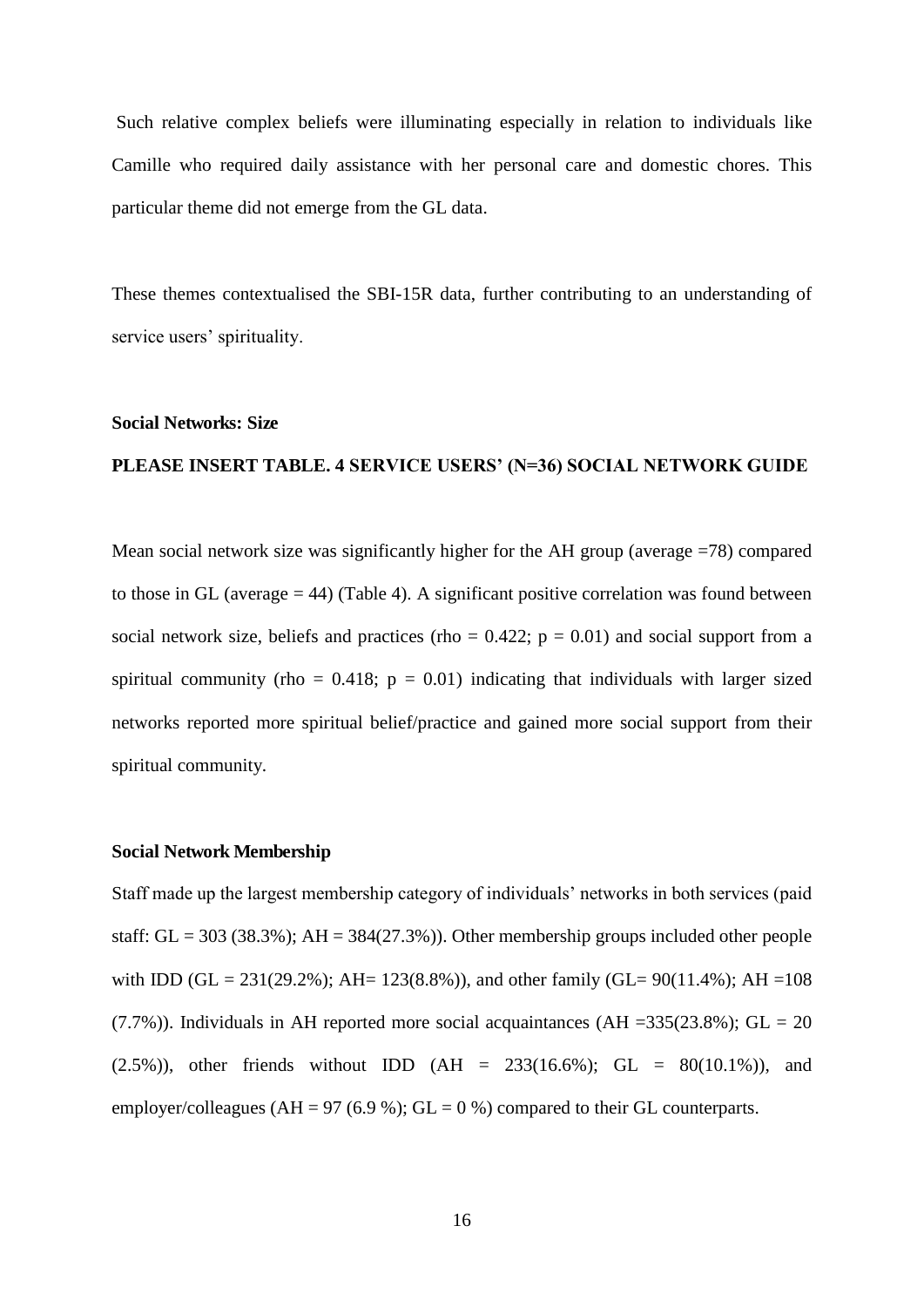#### **Social Support**

The frequency of social support provided by network members was categorised either as "hardly" or "never" (score 0) and "always" or "sometimes" (score 1).

#### **Personal support**

No significant differences in personal support (e.g. washing, dressing) were found between services though GL participants received slightly more (27.5%) than those in AH (24.6%). Personal support was mainly provided by paid staff.

#### **Household support**

Overall, both groups received similar amounts of household support (HS) (around 27%), mainly from paid staff although (90% in AH vs 70% in GL) This difference may be explained via the fact that, as highlighted by Z (AH staff) and the field note below, household tasks (including cleaning of bedrooms, laundry, food shopping), were always carried out jointly between staff and service users:

**Z:** Whether it's one core member or two, you are doing activities with them, cleaning the house and their bedroom… they are helping.

Field note 07.11.2013... an assistant asked me to help them with the weekly shopping…with Charlie, a core member and two assistants. Elise, another core member joined us… Charlie and Elise took charged of pushing the trolley and picked items from the shelves…we all unpacked the shopping at the residence…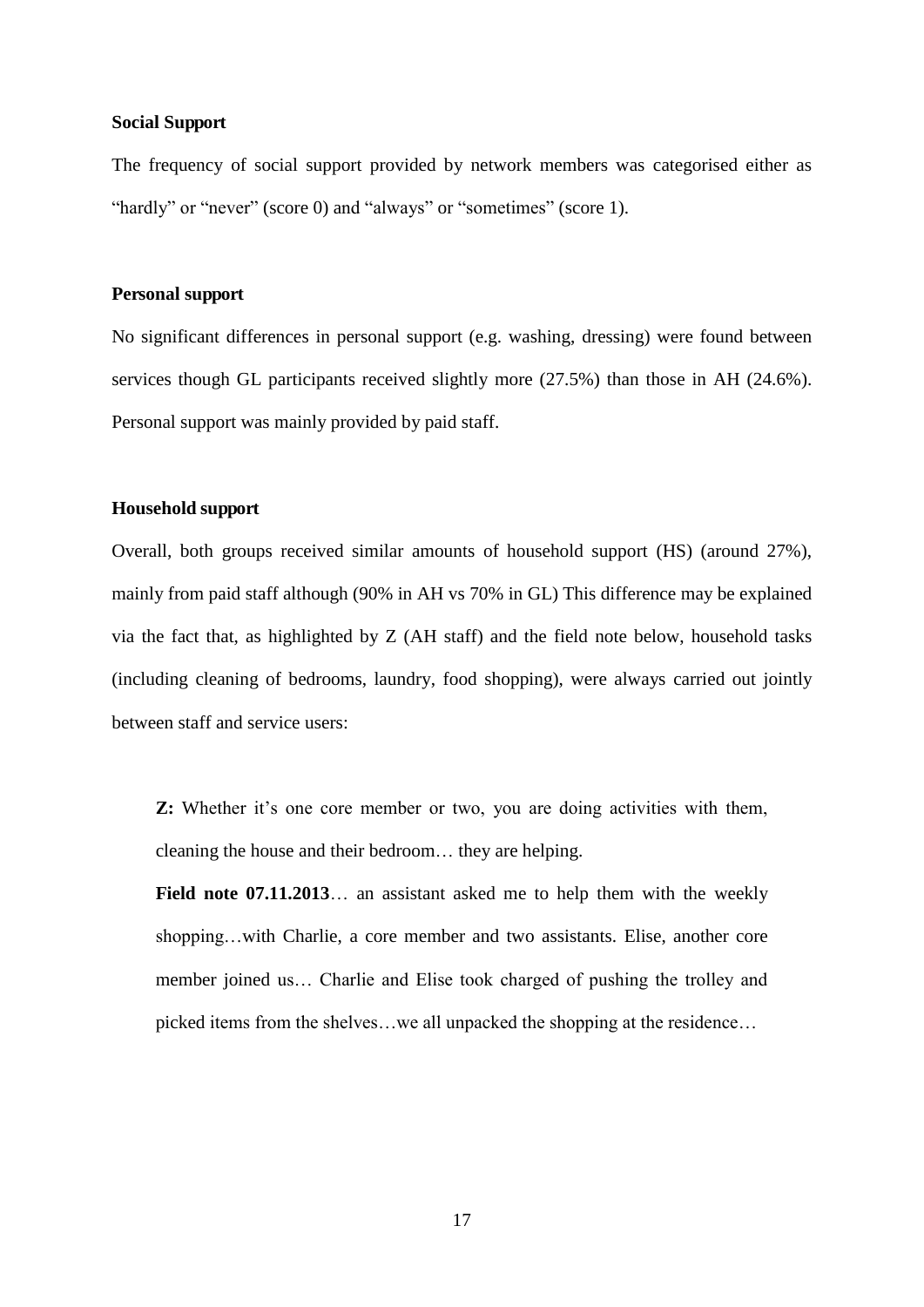#### **Material support**

Individuals living in AH received significantly  $(U=684,382.500; p=0.000)$  more material support (31% including provision of gifts) than those from GL (8%) which, for both groups was provided mainly by paid staff ( $AH = over 50\%$ ;  $GL = 80\%$ ), other friends without IDD; family and club/church members. Observations indicated that there were more opportunities for reciprocal gift giving in AH than in GL. For example, in AH, staff and service users' birthdays were always celebrated via jointly organised birthday parties.

#### **Decisions and feedback**

More network members (28.5%) provided decision-making and feedback for individuals in AH than for those in GL (23.9%). In AH this support was provided by paid staff (over 60%); "club/church" members; "household" members, "other friends" without IDD, "other family", and "visiting professionals". In GL, paid staff (over 90%) mainly provided this support.

#### **Confiding**

Confiding (concerning private matters, hopes and aspirations) was significantly  $(U=623,327.500; p=0.000)$  provided by more network members (28.8%) of those living in AH compared to GL (16.8%). In AH, confidants varied, including paid staff (over 40%); other friends without IDD (over 10%) and club/church members (over 10%). In GL, confidants were reported to be mainly paid staff (over 70 %).

#### **Companionship**

Most individuals with IDD (98.7% for both AH and GL) reported that they enjoyed/received companionship (including talking, shopping, group card making, group singing). GL participants reported having little company from neighbours, probably because they had little,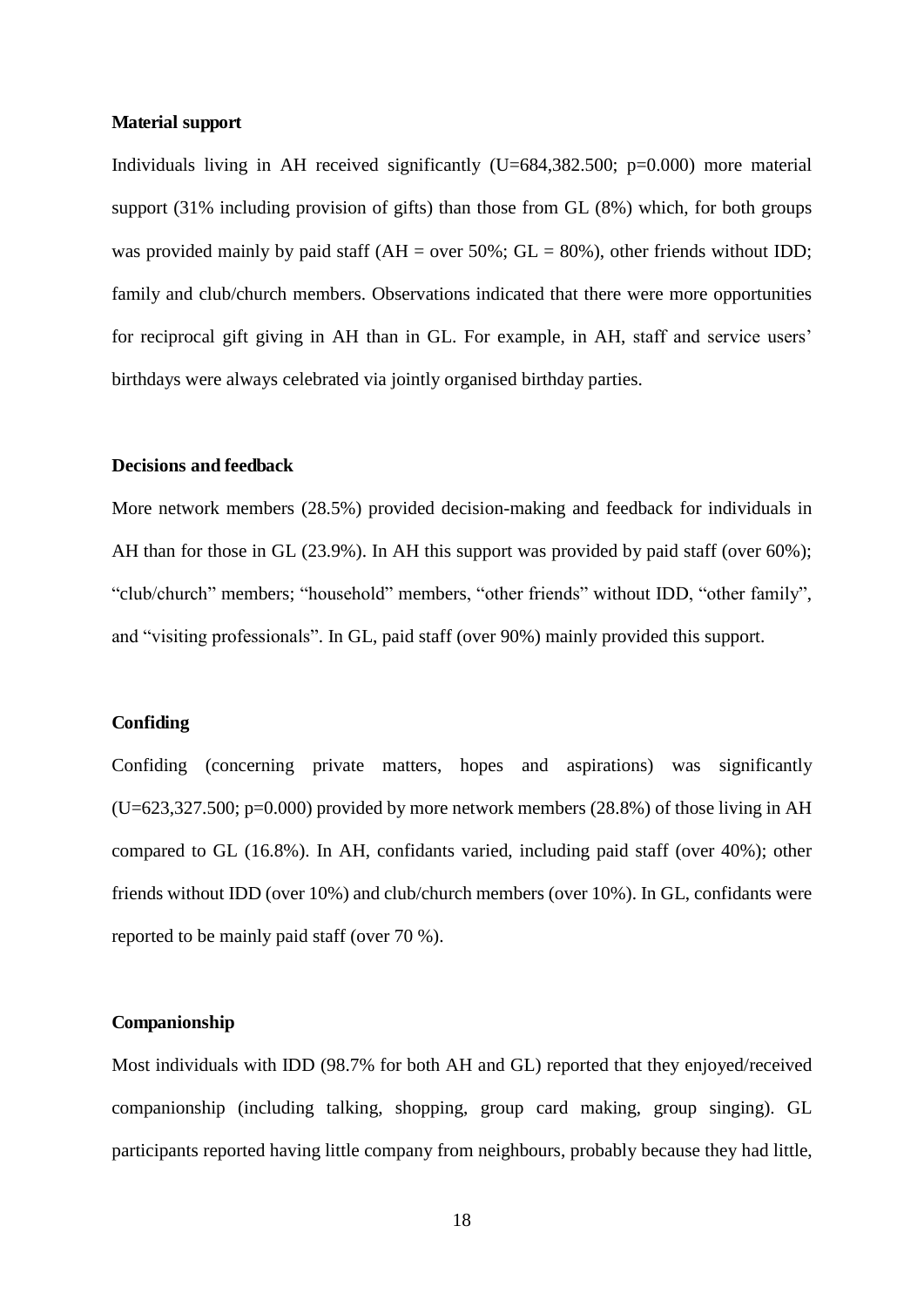if any contact with their local neighbours, apart from other people with IDD, whom they did not necessarily wish to associate themselves with.

#### **Invisible**

This related to people who may not have been physically present but whom individuals with IDD felt "watched out for" or "kept an eye" on them. More network members belonging to those living in AH (98%) significantly (U=709,677.00; p=0.000) provided invisible support compared with GL (29.5%). Invisible support was provided by over 40% of paid staff in GL versus around 20% in AH. Both study groups also reported that they obtained invisible support from club/church members; other family; other friends without IDD; day centre/evening club members and household members. Only those from AH received invisible support from social acquaintances (over 20%) and people from their place of work (a little below 10%).

#### **Critical**

None of the participants from AH reported that their social contacts were critical of, or upset them whilst around 3% of the total network members belonging to individuals in GL were reported as critical, including other service users and family members (circa 50% for both network members). Observations and interviews indicated that a few individuals with IDD in GL did not always get along with their colleagues, as illustrated in the quote below by a member of staff talking about Joshua who was non-verbal. The service users referred to by S, often argued with each other due to personal dislikes:

**S (staff for Joshua):** He gets on with all the staff, [but] can have a few problems with some of the people he lives with... [they] don't get on.... arguing, shouting at each other, [it] can become physical. They just have a dislike for each other.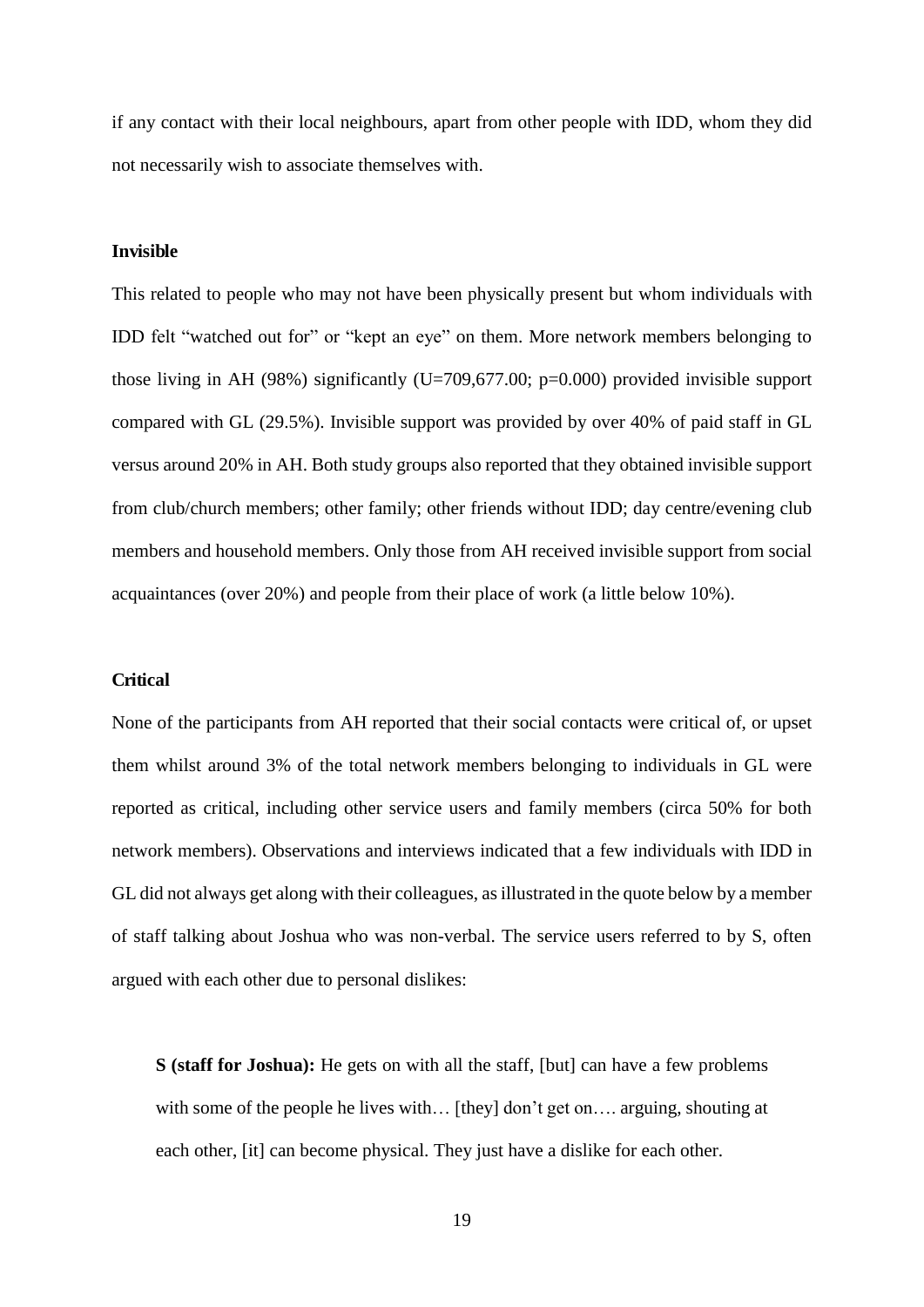As indicated below, a few individuals from GL sometimes felt that their families were critical of, and upset them. For example Saul had quarrelled with his sister, refusing to speak to her because she was critical of him:

**Field note 04.07.2014** During the interview, **SH** (staff) intervenes asking Saul "have you made up with your sister yet?" **Saul**: "No I am not going to speak to her, she upset me".

#### **Reciprocity**

Reciprocal relationships were mostly evident in AH (AH =  $28.3\%$  vs GL = 11.2%). Whilst in GL, reciprocal relationships were mainly between participants and paid staff (over 50%); other family (over 20%) and household members (over 15% fellow service users), in AH reciprocal relationships were more wide spread across members (staff only accounted for approximately 35% of reciprocal relationships). The type of reciprocal relationships evident within AH is illustrated below:

**Researcher:** So you visit Tamar (another core member) often?

**Camille:** Yeh, or Tamar comes here. She has been a good friend for years now.

**Researcher:** How has she been a good friend?

**Camille:** Because she always gives me stuff and I give stuff back to her…earlier this morning she put a hand bag outside the door. I said "oh is that for me?", She said "Yeh". And she will often do that - leave something outside the house, or ring my bell, or come in for [a] drink and watch telly with me.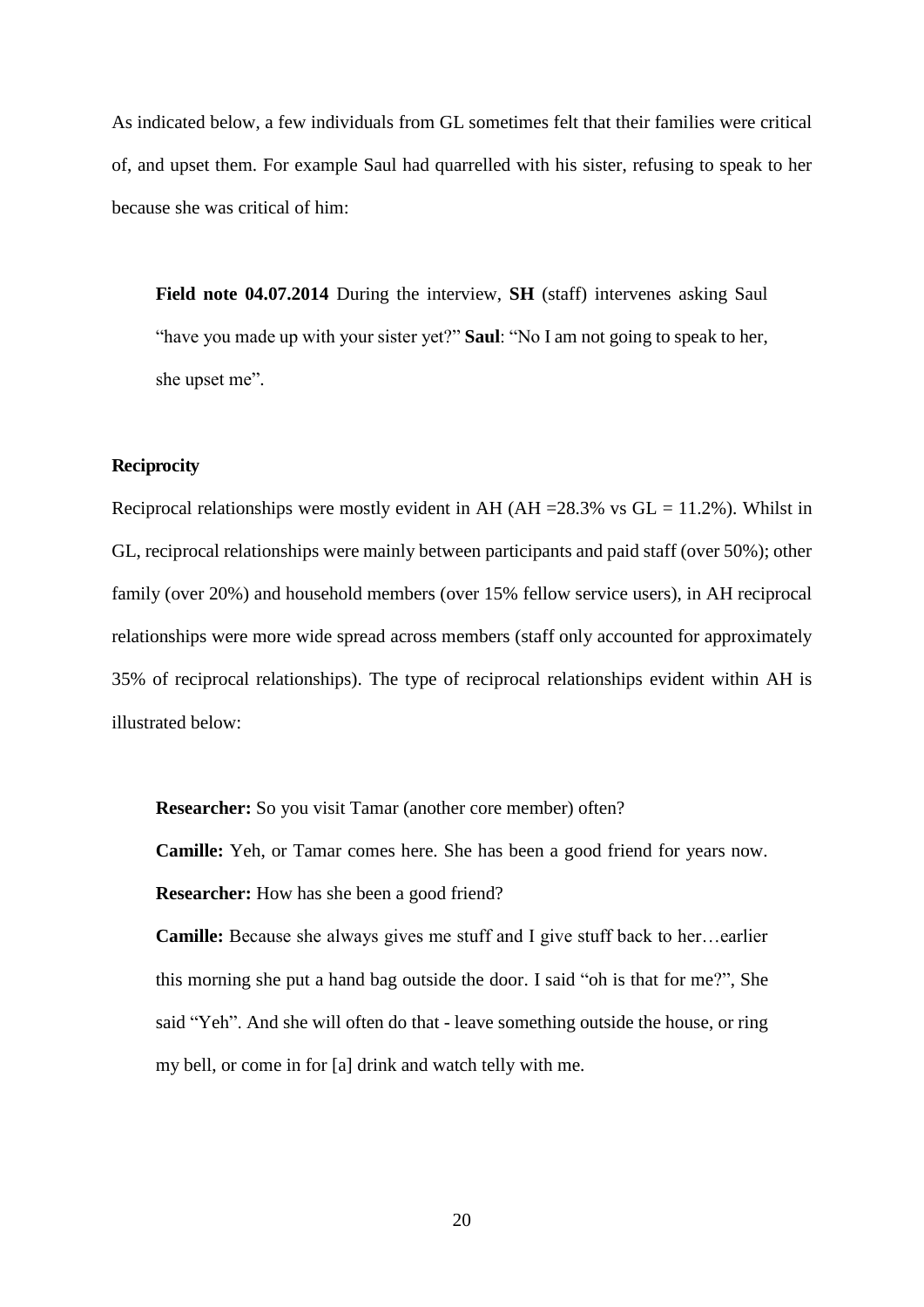#### **Frequency of interaction**

Individuals from GL interacted with their network members daily/weekly (69.3%) compared to those from AH (57.4%). In GL, these network members mainly consisted of paid staff (circa 50%), and other service users (over 20%). Individuals from AH mainly interacted daily/weekly with paid staff (40%) as well as club/church members (circa 20%). Individuals from AH often met up with their social acquaintances during community gatherings (monthly events celebrating various religious/non-religious occasions including Christmas, Easter or "family day" visits). This was emphasised by N, Z, Ht and J (staff from AH) stating:

**N:** It's nice when we all come together…assistants from other houses. On community gathering, you see the whole community and it's nice to meet other people.

**Z:** We have general community gatherings every month/two months. Either a little disco or the [plant garden] opening. Houses have their own parties so we frequent other houses.

**Ht:** So within the system, they've got the opportunity to pray on Wednesdays and during the community gathering.

**J:** Its quiet nice and there are some community gatherings sometimes devoted to prayer.

Such gatherings also potentially allowed service users opportunities to expand their social networks:

**L:** … there is extra things happening in people's lives because of that, community events, the parties, the whole network of people which opens up to people being

21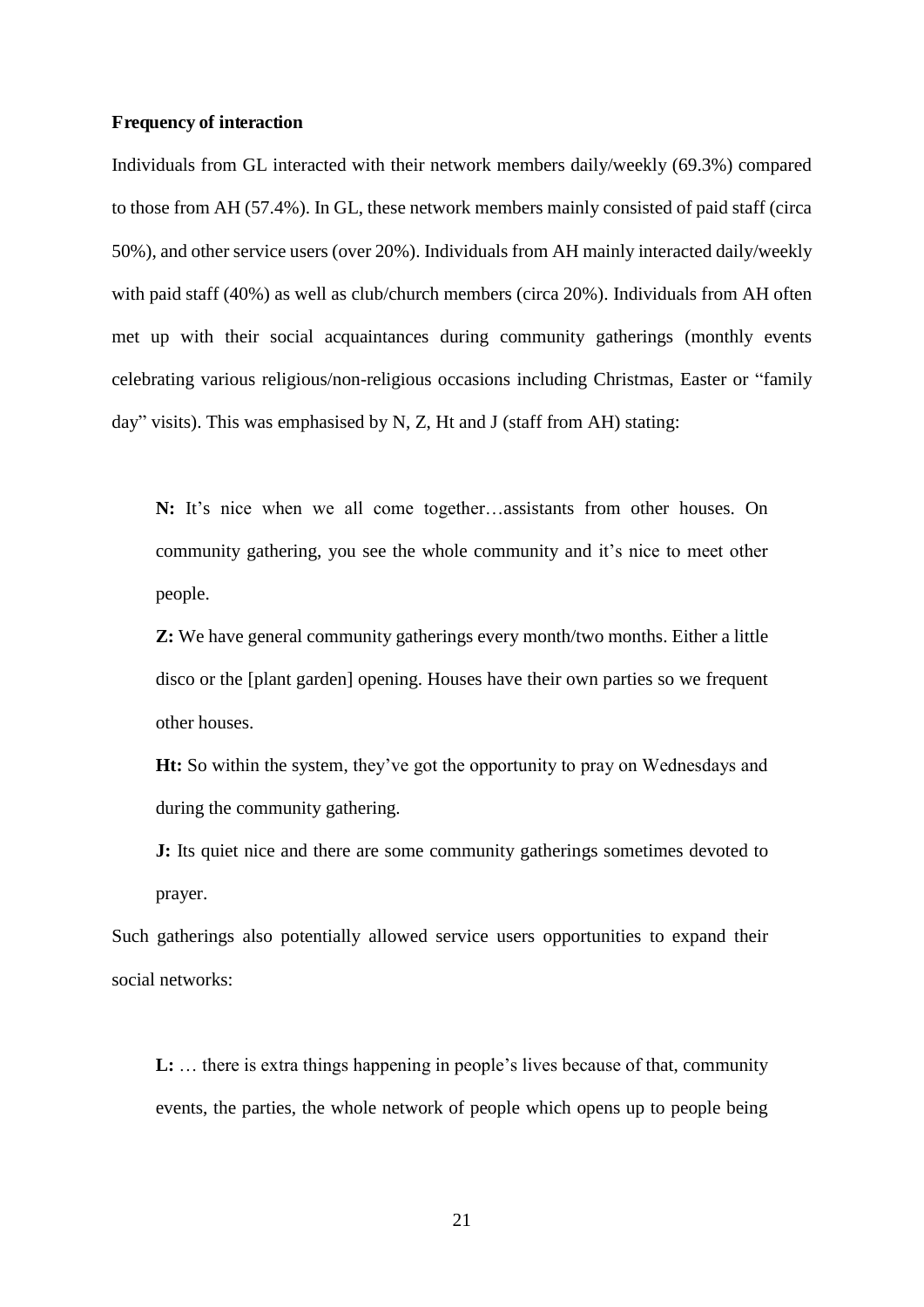part of [AH].

#### **Duration of relationships**

More individuals with IDD in AH had known their network members for more than five years (67.6%) compared to those in GL (26.5%).

#### **Type of relationship**

More participants from AH perceived various network members (7%) as their "best friends" (including staff; other core members, club/church members, other friends and family) than participants from GL (0.1%) who generally only considered family members to be their "best friends" (over 95%).

The combination of quantitative and qualitative data appears to highlight not only how the study group understood their spirituality/religion through their beliefs around death, and their ability to express doctrinal concepts such as prayer, Holy Communion and the Trinity, but also illustrates how spirituality/religion relates to the types of social networks participants had.

## **Discussion**

Previous studies (e.g., Tuner et al., 2004; Swinton, 2002) did not report on adaptive abilities, only reporting the degree of individuals' conditions (i.e., mild, moderate or severe). This study therefore provided a more detailed breakdown of group skills, showing no significant differences with both samples displaying generally lower than average levels of daily living skills (mean=  $138.01$ ; median =  $157$ ). This mean was slightly higher than for those living in residential campuses (mean = 103.9) in Robertson et al.'s 2001 study but lower than those living in village communities (mean  $= 195.4$ ) or in dispersed housing (mean  $= 150.2$ ) and also lower than those in Forrester-Jones et al.(2004) study where participants scored a total ABS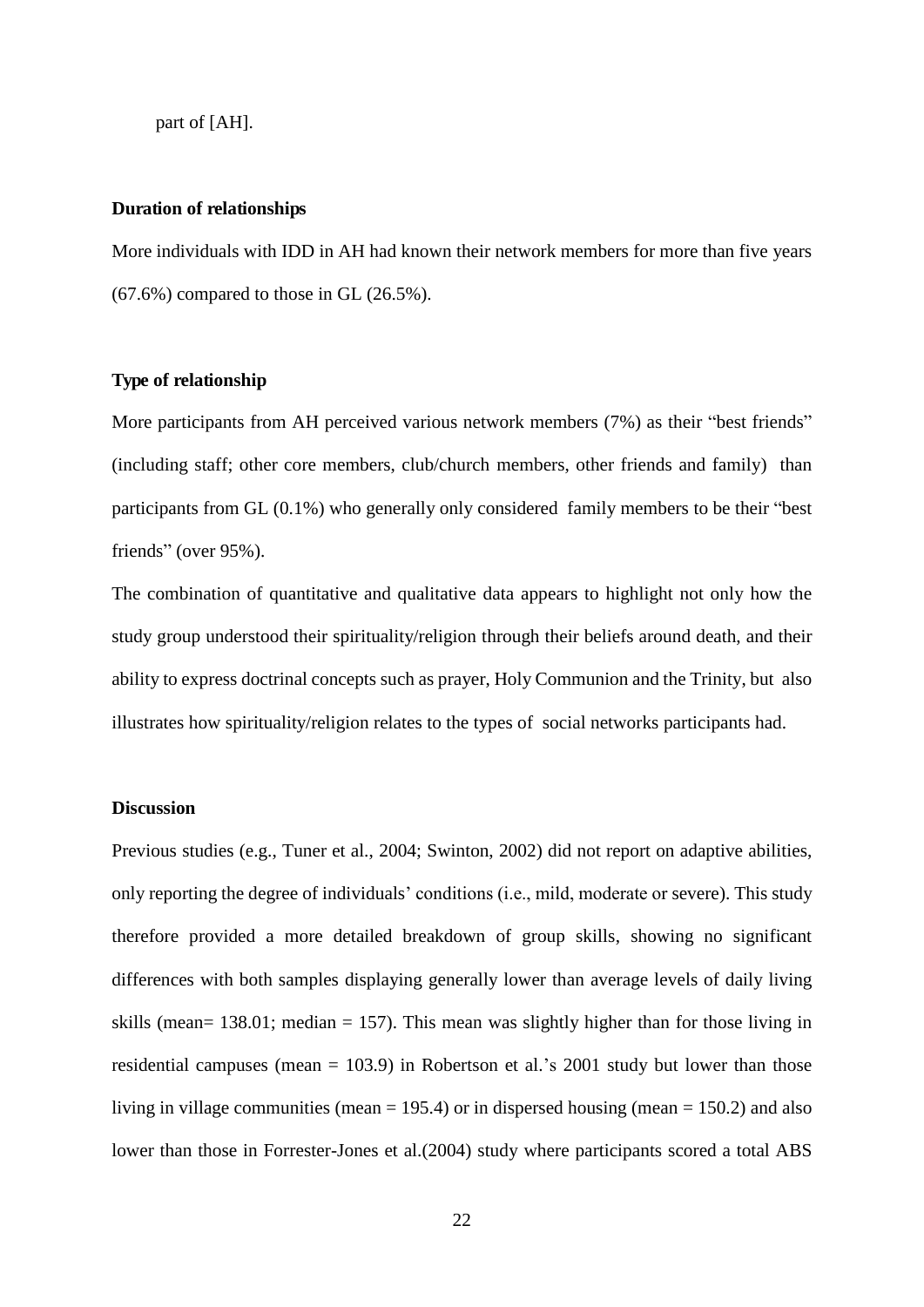mean of 269.5 pre-employment. This research has demonstrated that despite skills deficits, our sample could and did engage with spiritual activities to various degrees; service users in AH generally displaying higher levels of individual spiritual belief and being in receipt of more spiritual and social support from their care service than GL participants.

The average social network size for the two groups (AH=78; GL=44) was small compared to ordinary population studies which report around 124 network members (Hill & Dunbar, 2003). Compared to previous studies of the social networks of people with IDD using the same measure, our sample were faring. For example, O'Callaghan and Murphy (2002) found a mean network size of 20.6 for 60 adults with IDD residing in Kent and a London suburb and Forrester-Jones et al., (2006) reported a mean network size of 22 for people with an IDD living in services across England. Nevertheless, sharp differences between the two services were evident, with AH participants enjoying a much higher average number of contacts compared to their GL colleagues. One explanation for this is that individuals in AH were in paid and/or voluntary employment (e.g., card and candle making, etc) compared with those in GL. Employment may have provided avenues for AH individuals to acquire social contacts (Forrester-Jones et al., 2004). Alternatively, individuals in AH who attended spiritual/religious activities (e.g. regular prayer/group meetings and church attendance), may have been in a better position to gain more network members (see Bekelman et al., 2007).

The impact of spirituality on the social well-being of people with IDD has also been advocated by Swinton (2002); Minton and Dodder (2003) and Turner, Hatton, Shah, Stansfield and Rahim (2004) who all reported that if given the opportunity to participate, many individuals with IDD enjoy the accepting atmosphere at religious services as well as secondary outcomes of friendships and acquaintances including "other friends without IDD". The importance of participation in spiritual/religious events in addition to social and work-based (paid or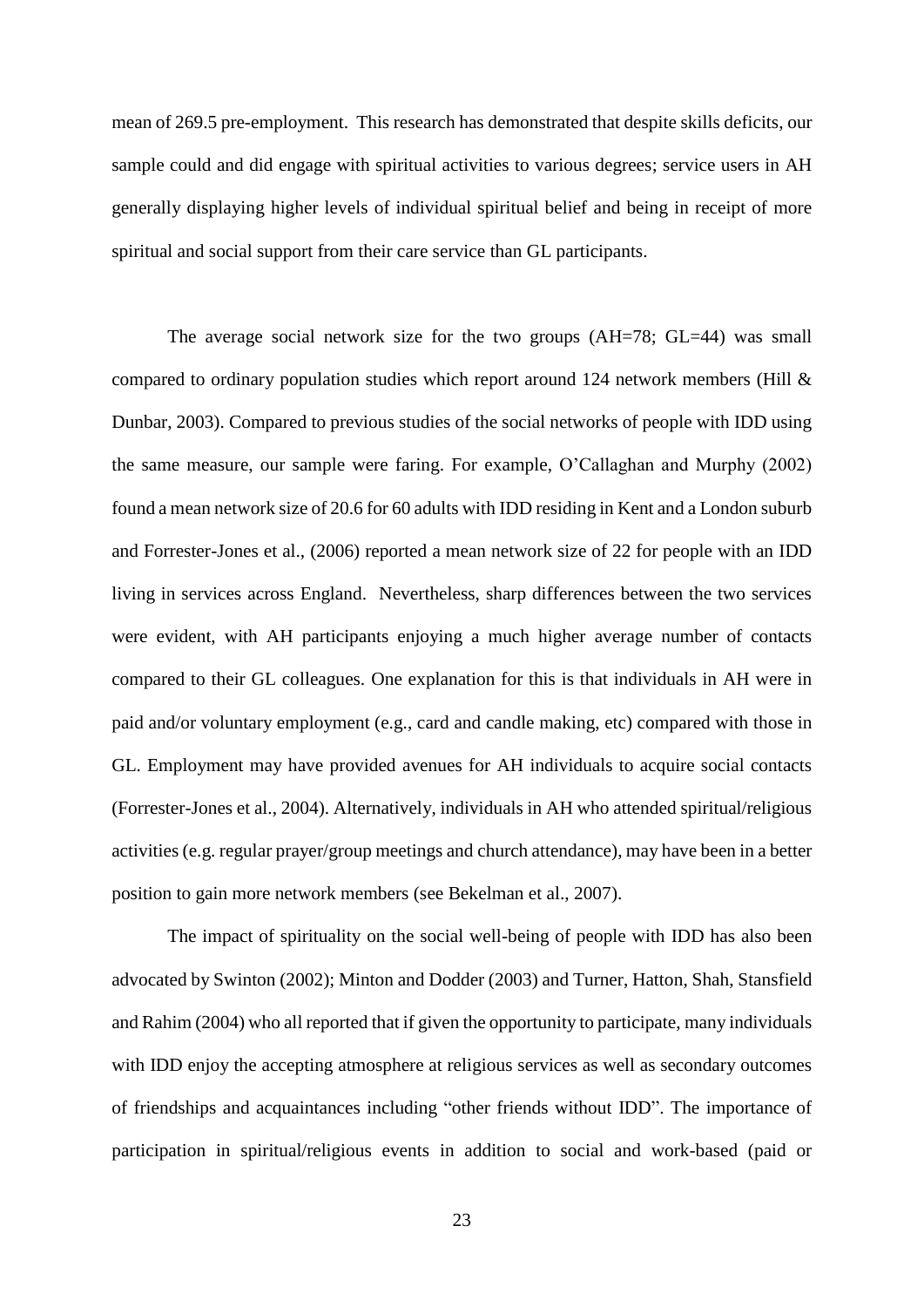voluntary) activities for providing effective opportunities to develop social relationships should therefore not be underestimated.

That residents in GL received more personal and household support from staff compared to their AH counterparts may have reflected more of a dependency model of care (Forrester-Jones et al., 2006) in GL despite the similar levels of adaptive behaviour of both groups. Support in AH was carried out in the spirit of "partnership" between staff and service users, presenting a picture of a more balanced staff role, which in turn could be more facilitating of individual independence; positively impacting on self-esteem and QOL (see Gabriel & Bowling, 2004). Such a "partnership-support model" also appeared to play an important role in facilitating social network development through the provision of spiritual/religious activities.

The emergent qualitative themes corroborated the quantitative data and highlighted how spiritual/religious practices can meliorate psychological well-being including reducing symptoms of worry, (see Young, Cashwell, & Shcherbakova, 2000; Meisenhelder, Schaeffer, Younger, & Lauria, 2013) as well as scope for improving self-esteem and confidence. The themes also rebut previous notions that people with IDD have no understanding of spiritual matters (see Bassett, Perry, Repass, & Silver, 1994; Swinton, 2002; Turner et al., 2004 for further discussion). Instead, they corroborate Forrester-Jones's (2013; 2014) work depicting how individuals with IDD understand dying, death and funeral rituals in the context of spirituality. Similarly, the current findings clearly indicate that some people with IDD have spiritual beliefs which they will practice when provided with opportunities to do so. What differed between the study groups was only the level and intensity of expression of spiritual belief; with those from AH appearing to have a means and language in which to express their ideas and thoughts within an openly spiritual environment, compared to those from GL. It might also be argued that increased spiritual/religious participation may in turn, increase the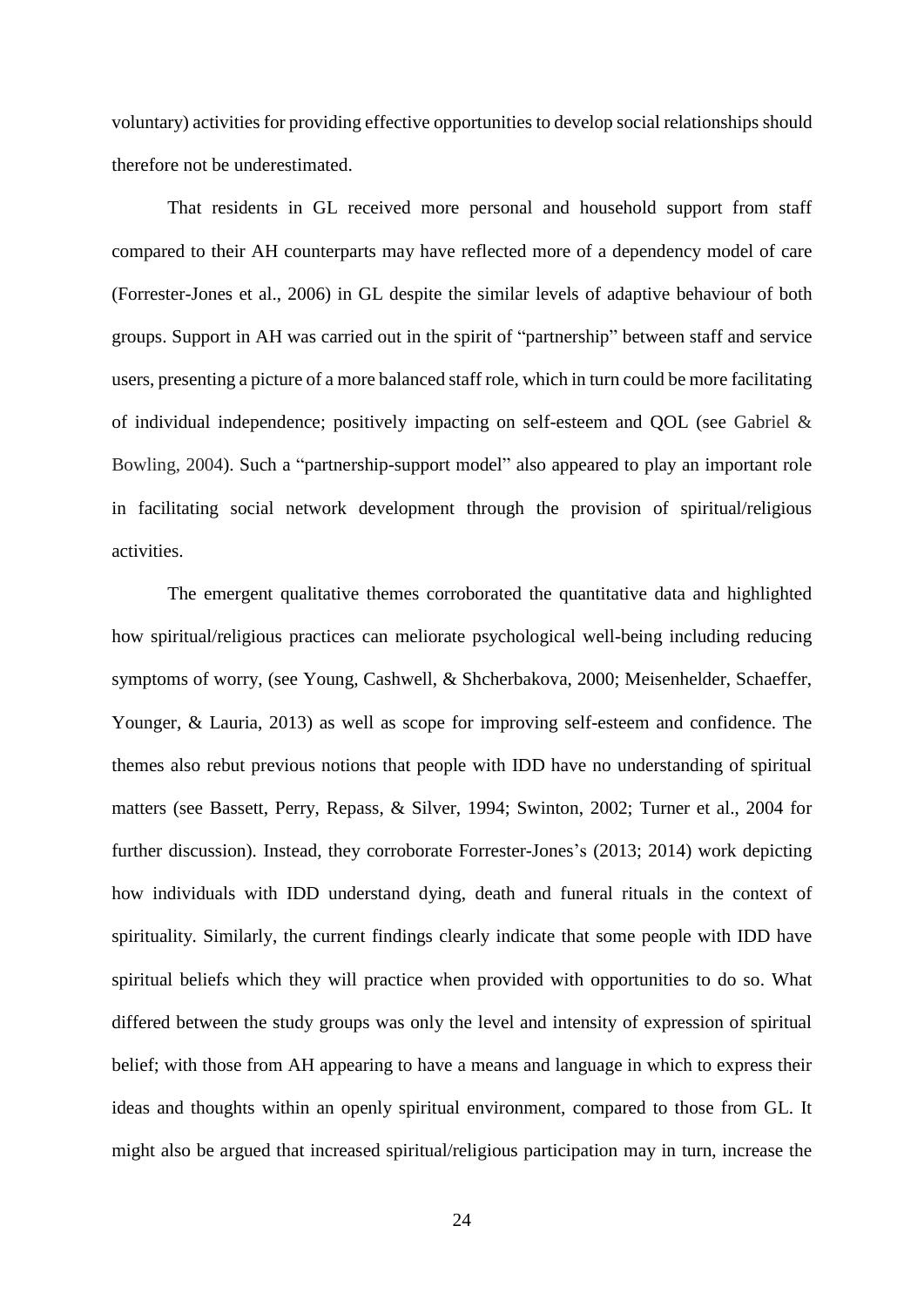communication/vocabulary of some individuals; consequently equipping them with the verbal tools to enter spiritual discourse with others, though this would need to be tested out with further research.

#### **Study Limitations**

In addition to those discussed within the methods section above, further study limitations are outlined as follows. The initial aim was to recruit 40 individuals with IDD (20 in each service) for statistical comparative analysis. Eighteen individuals in each service (36 in total) agreed to take part meaning that the sample is relatively small, mainly consisting of females, making generalisations difficult. Our study was also restricted to the Christian faith. After a long period of initial scoping, a Jewish service was recruited, but withdrew part-way through the study due to "staffing issues". An Islamic community service was also sought, but personal communications with this community in the UK during the research time-scale led the authors to decide that such a service for people with IDD could only be found outside of the UK (and funding was unavailable to expand the study in this way). Our findings are therefore not necessarily transferrable to other similar settings. Yet whilst transferability, is primarily the responsibility of the one doing the generalisation (Bitsch, 2005,) our findings, which were enhanced through the detailed descriptions of the research context and purposeful sampling method (see Bitsch, 2005, p. 85) may be applied to other settings. Ultimately though, individuals wishing to "transfer" our results to a different context are responsible for making their judgment regarding how sensible the transfer is.

#### **Conclusion and recommendations for future research and practice**

This research has shown that spirituality is at least as important as other quality of life dimensions for people with IDD, and also has implications for the development and maintenance of social networks. Previous literature on the topic has been generally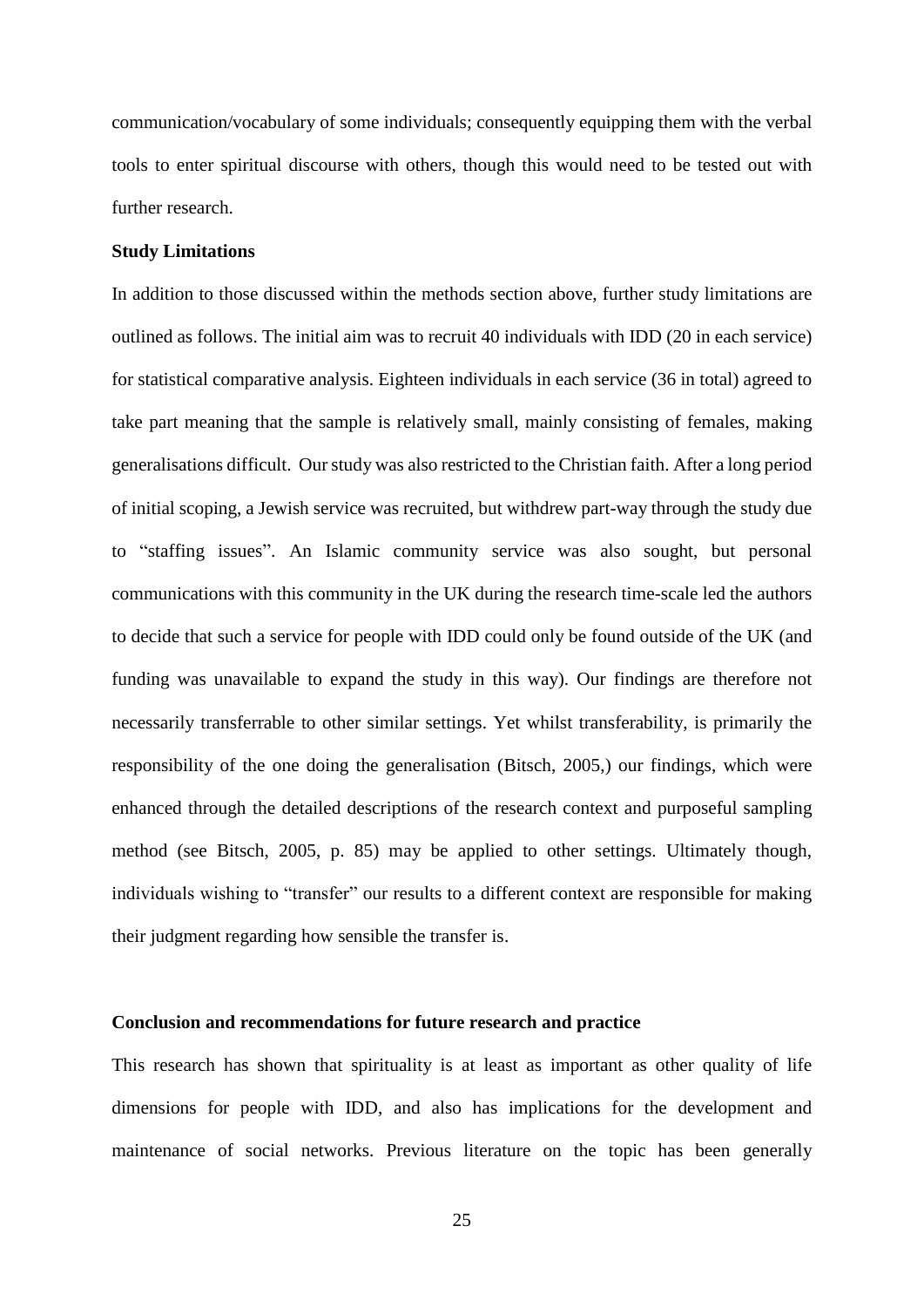philosophical or autobiographical than empirical; our study thereby makes important contributions to the field. The following recommendations aim to expand this area of study and practice:

Recommendations:

Practice:

 Health and social care organizations should facilitate spiritual support to individuals with IDD to enhance their quality of life.

Research:

- The current findings should be used to adapt and enhance existing measures of spirituality to be more relevant to people with IDD.
- The link between spiritual/religious practices and social relationships should be researched more widely within the field of IDD, incorporating services operating from different religious backgrounds.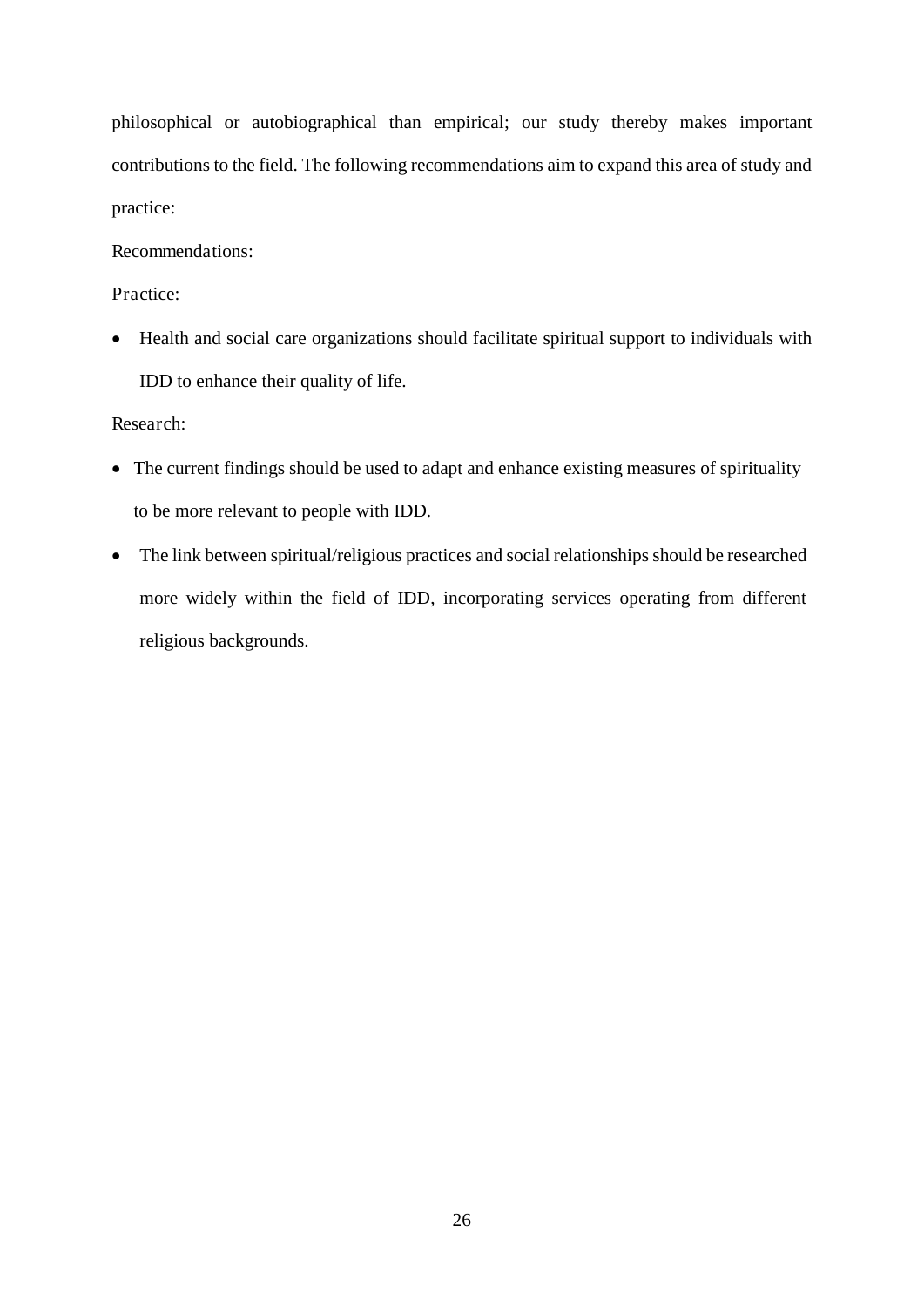#### **References**

Argyle, M., & Beit-Hallahmi, B. (1975). The social psychology of religion. London: Routledge.

- Bassett, R. L., Perry, K., Repass, R., & Silver, E. (1994). Perceptions of God among persons with mental retardation: A research note. Journal of Psychology and Theology. Retrieved from https://www.googlescholar.co.uk
- Baker, D.C. (2003). Studies of the inner life: the impact of spirituality on quality of life. Quality of Life Research, 12, 51-7. Retrieved from https://www.ebscohost.com/
- Bekelman, D. B., Havranek, E. P., Becker, D. M., Kutner, J. S., Peterson, P. N., Wittstein, I. S., ... & Dy, S. M. (2007). Symptoms, depression, and quality of life in patients with heart failure. Journal of Cardiac Failure, 13, 643-648. doi: 10.1016/j.cardfail.2007.05.005
- Bitsch, V. (2005). Qualitative research: A grounded theory example and evaluation criteria. Journal of Agribusiness, 23, 75-91. Retrieved from https://www.googlescholar.co.uk
- Braun, V., & Clarke, V. (2006). Using thematic analysis in psychology. Qualitative Research in Psychology, 3, 77-101. doi: 10.1191/1478088706qp063oa
- Creswell, J. W. (2013). Research design: Qualitative, quantitative, and mixed methods approaches. Sage Publications, Incorporated.
- Creswell, J., Klassen, A., Plano Clark, V., & Smith, K. (2011). Best practice for mixed methods research in the health sciences. Bethesda, MD: Office of Behavioral and Social Sciences Research, National Institutes of Health. Retrieved from https://tigger.uic.edu/jaddams/college/business\_office/Research/Best\_Practices\_for\_ Mixed\_Methods\_Research.pdf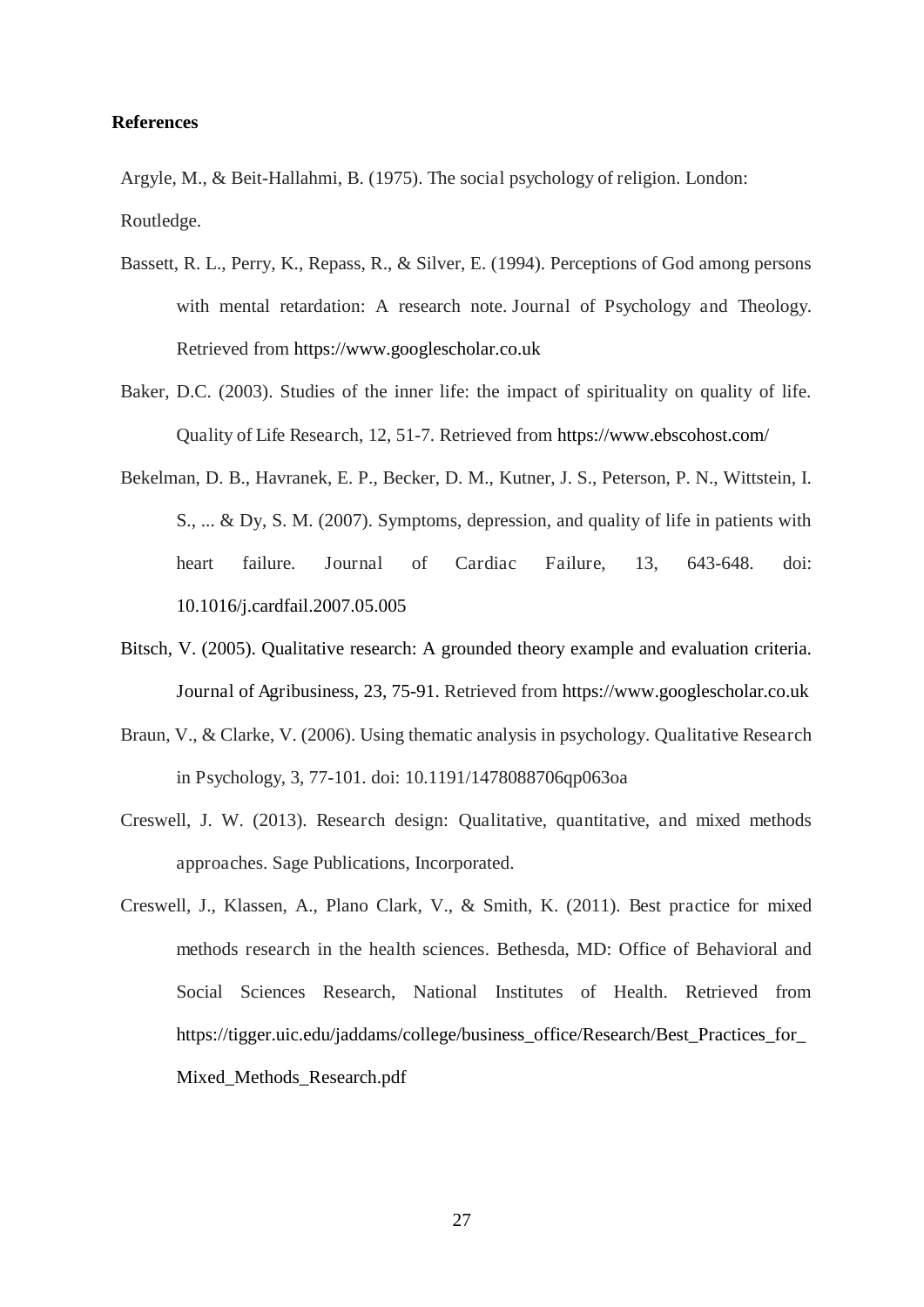Culliford, L. (2002). Spirituality and clinical care: Spiritual values and skills are increasingly recognised as necessary aspects of clinical care. British Medical Journal, 325, 1434- 1436. Retrieved from https://www.googlescholar.co.uk

Department of Health. (2005). Mental Capacity Act. London, HMSO.

- Dierckx, D., Vranken, J., & Kerstens, W. (2009). Faith-based Organisations and Social Exclusion in European Cities. National Context Reports. Leuven/Den Haag: Acco.
- Dunst, C. J., & Hamby, D. W. (2012). Guide for calculating and interpreting effect sizes and confidence intervals in intellectual and developmental disability research studies. Journal of Intellectual and Developmental Disability, 37, 89-99. doi: 10.3109/13668250.2012.673575
- Forrester-Jones, R. (2014). Loss and People with Autism. In: Read, S (Ed.), Supporting people with intellectual disabilities experiencing loss and bereavement (pp. 165-174). Jessica Kingsley, London.
- Forrester-Jones, R. (2013). The road barely taken: funerals and people with intellectual disabilities. Journal of Applied Research in Intellectual Disabilities, 26, 243-256. doi: 10.1111/jar.12022
- Forrester-Jones, R., Jones, S., Heason, S., & Di'Terlizzi, M. (2004). Supported employment: a route to social networks. Journal of Applied Research in Intellectual Disabilities, 17, 199-208. doi: 10.1111/j.1468-3148.2004.00199.x
- Forrester-Jones, R., Carpenter, J., Coolen-Schrijner, P., Cambridge, P., Tate, A., Beecham, J., Hallam, A. & Wooff, D. (2006). The social networks of people with intellectual disability living in the community 12 years after resettlement from long- stay hospitals. Journal of Applied Research in Intellectual Disabilities, 19, 285-295. doi: 10.1111/j.1468-3148.2006.00263.x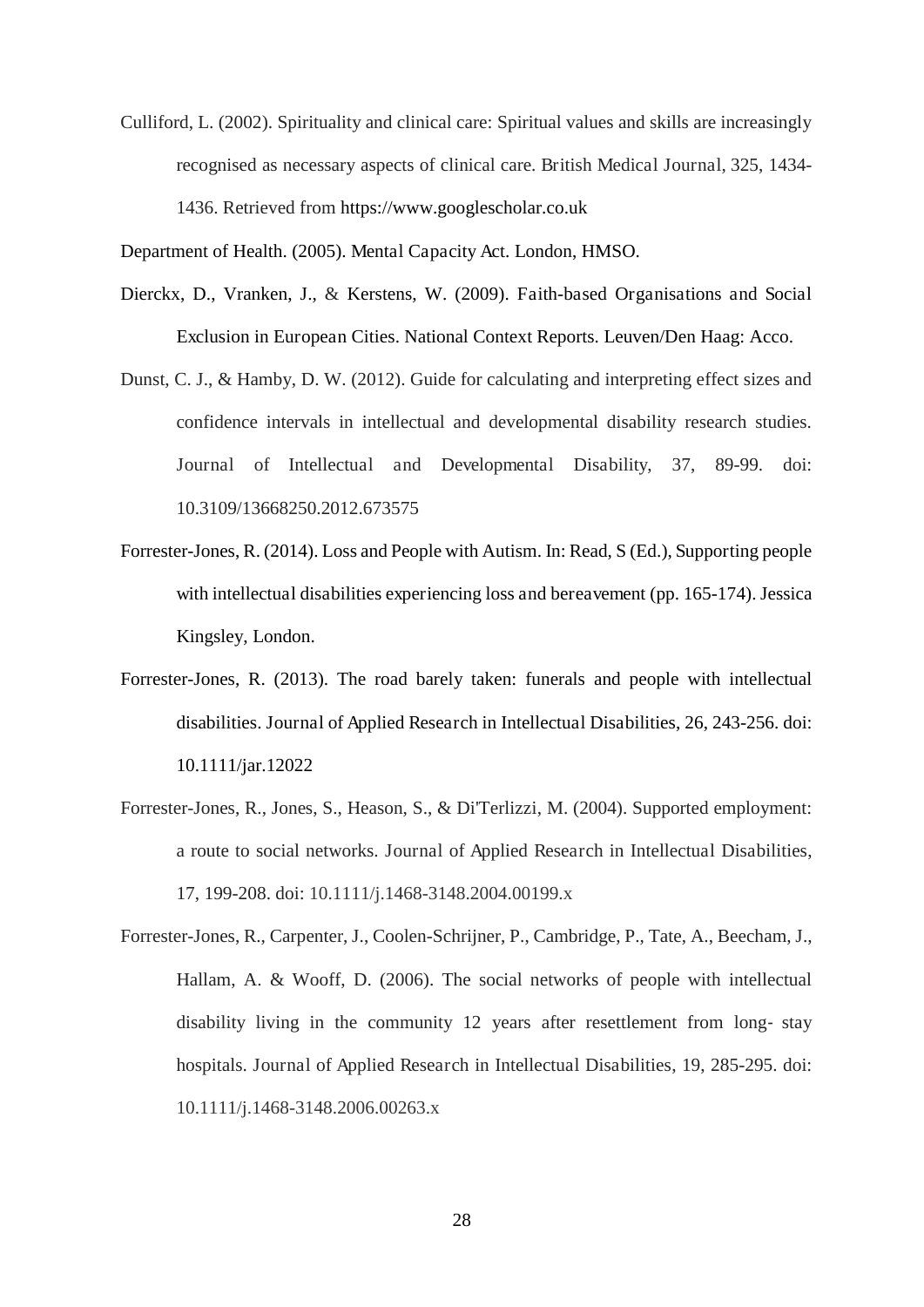- Gabriel, Z., & Bowling, A. (2004). Quality of life from the perspectives of older people. Ageing and Society, 24, 675-691. doi: 10.1017/S0144686X03001582
- Gaventa, W. (1993). Gift and call: recovering the spiritual foundations of friendships. In A. Amado (Ed.) Friendships and community connections between people with and without developmental disabilities. (pp. 41-66). Baltimore: Brookes.
- Group, T. W. (1998). The World Health Organization quality of life assessment (WHOQOL): development and general psychometric properties. Social Science & Medicine, 46, 1569-1585. Retrieved from https://www.googlescholar.co.uk
- Hatton, C., Emerson, E., Robertson, J., Gregory, N., Kessissoglou, S., Perry, J., ... & Hillery, J. (2001). The adaptive behavior scale-residential and community (part I): towards the development of a short form. Research in Developmental Disabilities, 22, 273-288. doi: 10.1016/S0891-4222(01)00072-5
- Hill, R. A., & Dunbar, R. I. (2003). Social network size in humans. Human Nature, 14, 53- 72. Retrieved from https://www.googlescholar.co.uk
- Holland, J.C., Kash, K.M., Passik, S., Groner, M.K., Sison, A., Lederburg, M., Russak, S.M., Baider, L. & Fox, B. (1998). 'A brief spiritual beliefs inventory for use in quality of life research in life threatening illness'. Psychooncology, 7, 460-9. doi: 10.1002/(SICI)1099-1611(199811/12)7:6<460::AID-PON328>3.0.CO;2-R
- Meisenhelder, J. B., Schaeffer, N. J., Younger, J., & Lauria, M. (2013). Faith and mental health in an oncology population. Journal of Religion and Health, 52, 505-513. doi: 10.1007/s10943-011-9497-1
- McNair, J. & Leguti, G. (2000). The local church as an agent of natural supports to individuals with developmental disabilities. Issues in Transition, 2, 11-6. Retrieved from https://www.googlescholar.co.uk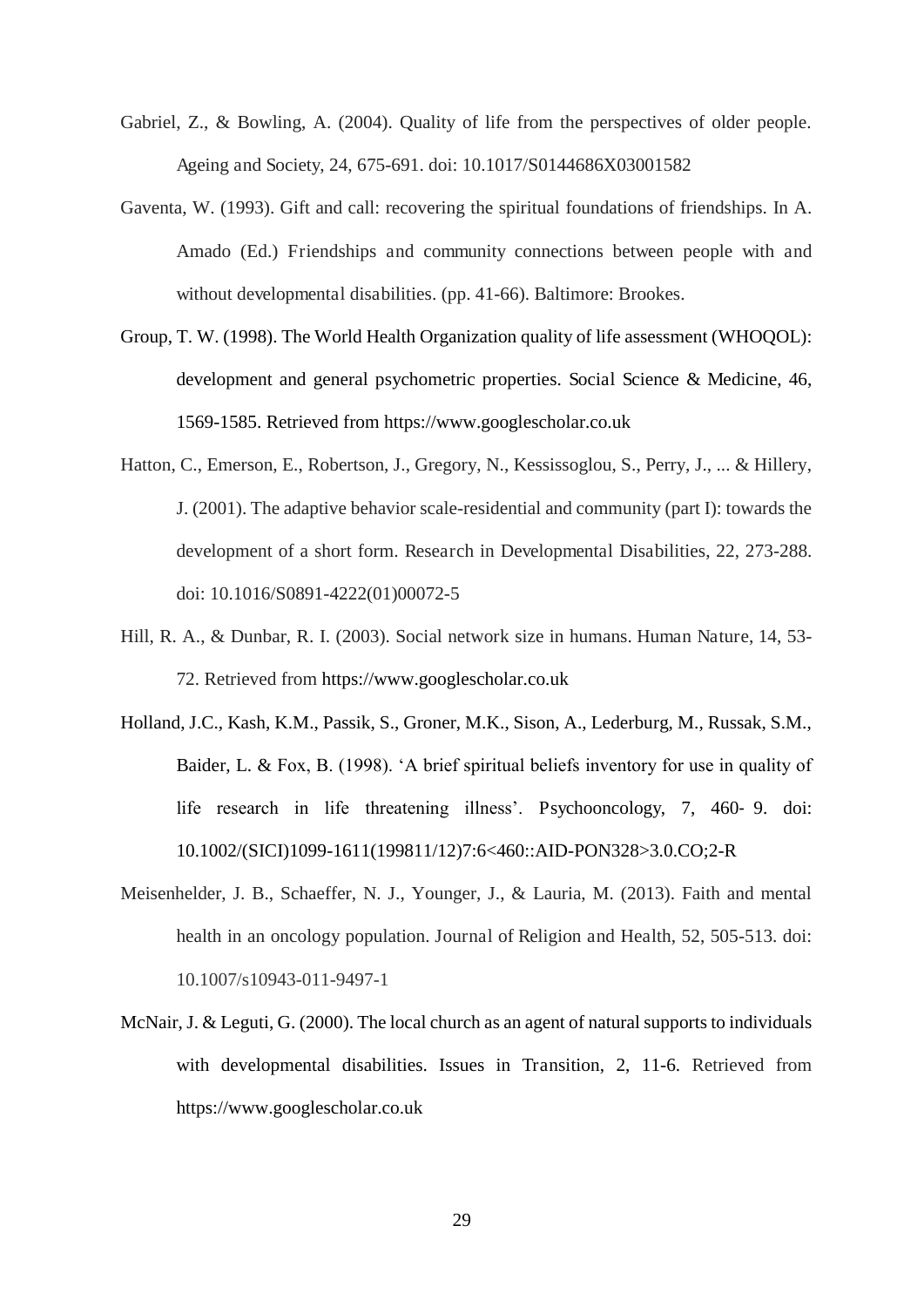- Minton, C. A., & Dodder, R. A. (2003). Participation in religious services by people with developmental disabilities. Journal Information, 41, 430-439. Retrieved from https://www.googlescholar.co.uk
- O'Callaghan, A. C. & Murphy, G. H. (2002). Capacity to Consent to Sexual Relationships in Adults with Learning Disabilities. Final Report to the Nuffield Foundation. Tizard Centre, Canterbury, Kent.
- Potter, D. (2002). Spirituality and People with Learning Disabilities. Tizard Learning Disability Review, 7(4), 36-38. Doi: 10.1108/13595474200200038
- QSR International. (2012). NVivo 10 (Version 10) [Computer software]. Doncaster, Australia QSR International Pty Ltd.
- Robertson, J., Emerson, E., Gregory, N., Hatton, C., Kessissoglou, S., Hallam, A., & Linehan, C. (2001). Social networks of people with mental retardation in residential settings. Mental Retardation, 39, 201-214. doi: 10.1352/0047- 6765(2001)039<0201:SNOPWM>2.0.CO;2
- Sandelowski, M. (2000). Focus on research methods-whatever happened to qualitative description? Research in Nursing and Health, 23, 334-340. doi: 10.1002/1098- 240X(200008)23:4<334
- Swinton, J. (2002). Spirituality and the Lives of People with Learning Disabilities. Tizard Learning Disability Review, 7, 29-35. doi: 10.1108/13595474200200037
- Turner, S., Hatton, C., Shah, R., Stansfield, J., & Rahim, N. (2004). Religious Expression amongst Adults with Intellectual Disabilities. Journal of Applied Research in Intellectual Disabilities, 17, 161-171. doi: 10.1111/j.1468-3148.2004.00192.x
- Tashakkori, A., & Teddlie, C. (1998). Mixed methodology: Combining qualitative and quantitative approaches. Thousand Oaks, CA: Sage Publications.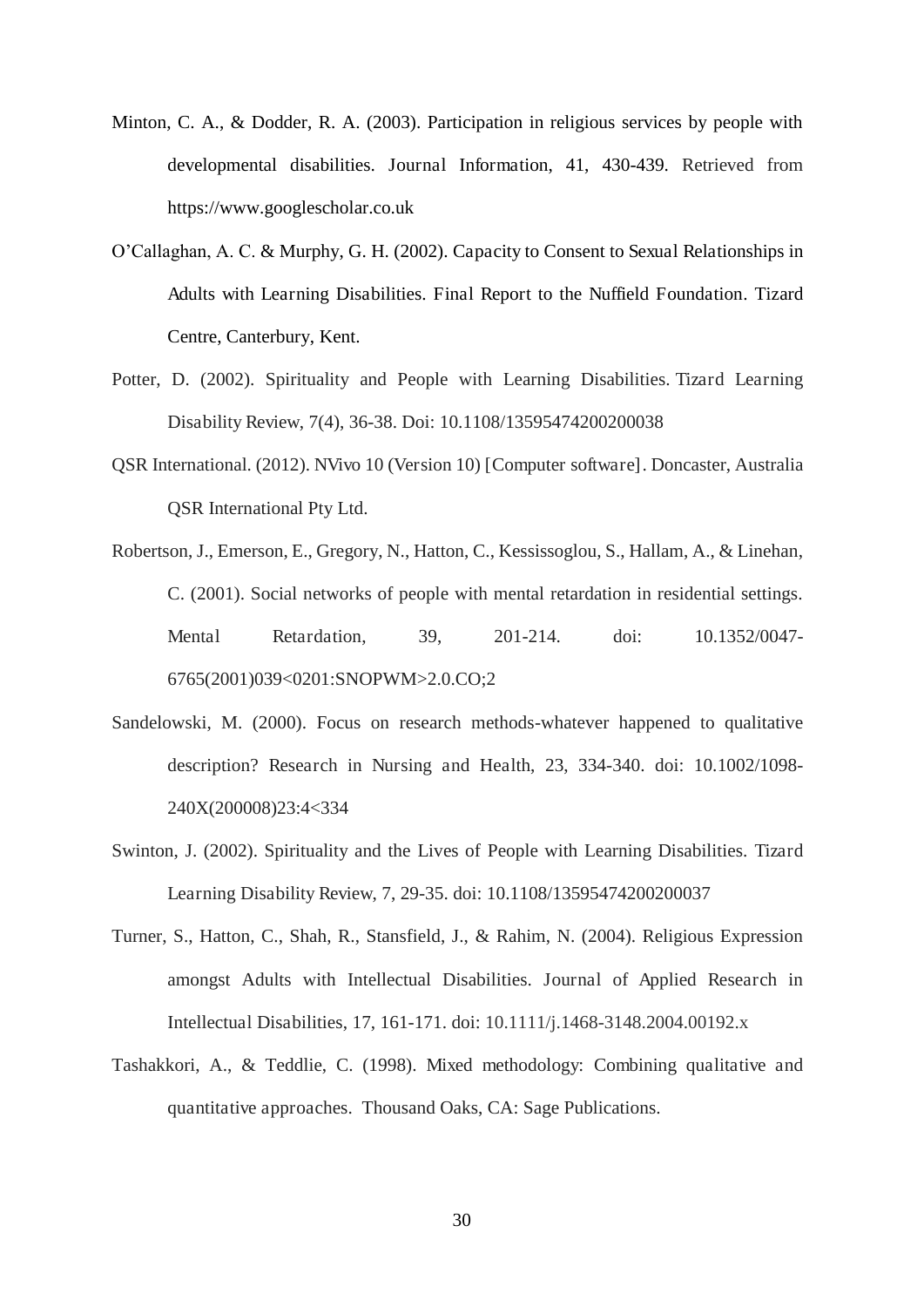- Walls, C. T., & Zarit, S. H. (1991). Informal support from black churches and the well-being of elderly blacks. The Gerontologist, 31, 490-495. doi: 10.1093/geront/31.4.490
- Young, J. S., Cashwell, C. S., & Shcherbakova, J. (2000). The moderating relationship of spirituality on negative life events and psychological adjustment. Counselling and Values, 45, 49-57. doi: 10.1002/j.2161-007X.2000.tb00182.x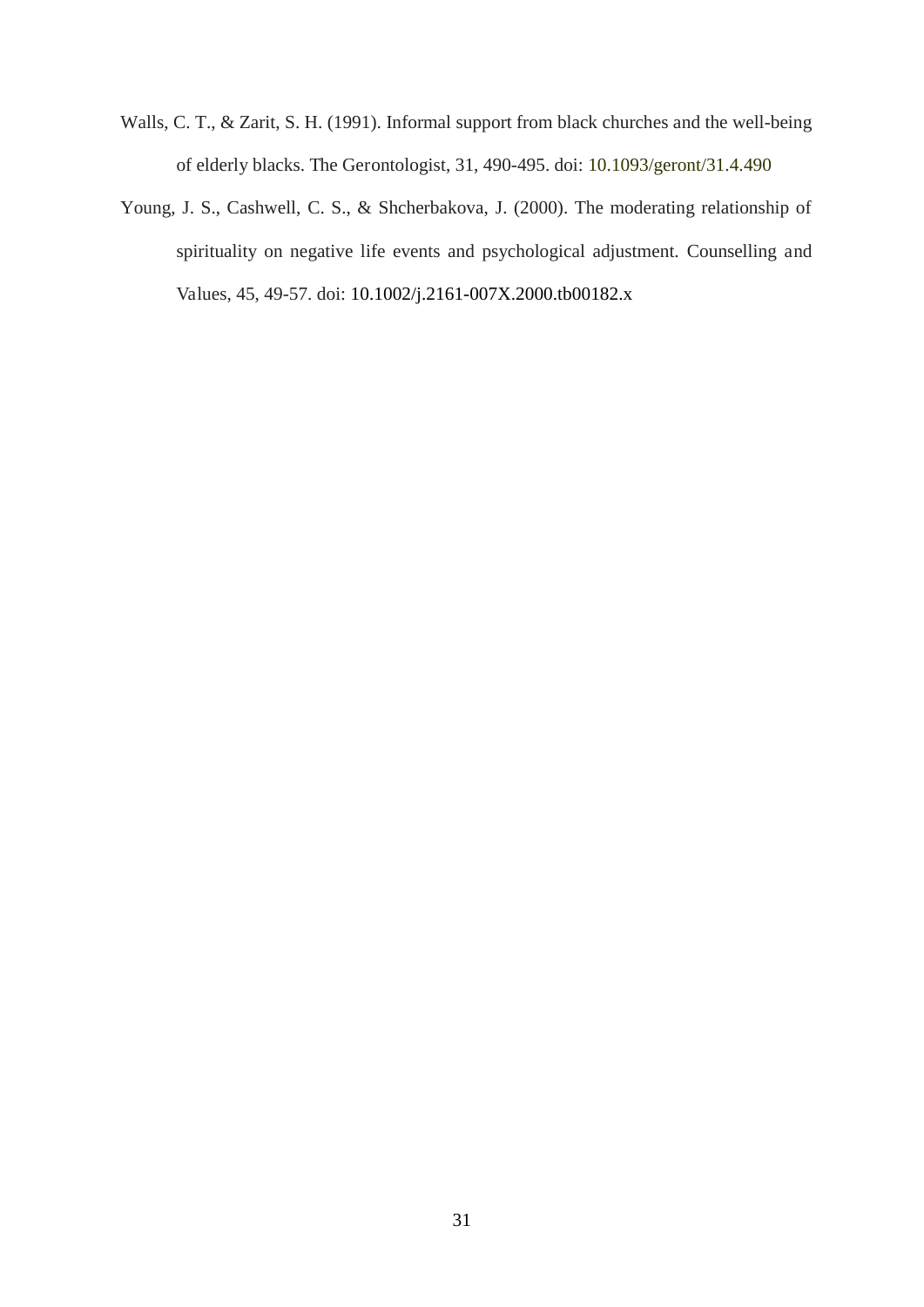# **TABLES**

|               | Adam's house   | Greenleaves    | Overall |
|---------------|----------------|----------------|---------|
| Sample number | 18             | 18             | 36      |
| Gender        |                |                |         |
| Male          | 9              | 16             | 25      |
| Female        | 9              | $\overline{2}$ | 11      |
| Age           |                |                |         |
| Mean          | 48.72          | 45.28          | 47      |
| Median        | 54.00          | 49.50          | 51.75   |
| Range         | 21-71          | $23 - 67$      | 21-71   |
| ID condition  |                |                |         |
| Mild          | $\overline{2}$ | 7              | 9       |
| Moderate      | 8              | $\overline{2}$ | 10      |
| Severe        | 6              | 5              | 11      |
| Profound      |                | 4              | 6       |

**Table 1. Service users' (n=36) demographic data**

Note: (n=36) is the total number of participants

# **Table 2 ABS (short form) data for both services (n=36)**

|                                              | Adam's House | Greenleaves | Mann-Whitney<br>test | U |  |  |  |
|----------------------------------------------|--------------|-------------|----------------------|---|--|--|--|
| ABS Factor A: Personal self-<br>sufficiency  |              |             |                      |   |  |  |  |
| Mean                                         | 23.61        | 25.28       | $U=191.500$          |   |  |  |  |
| Median                                       | 26.00        | 30.50       | $p=0.355$            |   |  |  |  |
| Range                                        | $0 - 33$     | $10 - 33$   |                      |   |  |  |  |
| ABS Factor B: Community self-<br>sufficiency |              |             |                      |   |  |  |  |
| Mean                                         | 22.00        | 28.67       | $U = 214.500$        |   |  |  |  |
| Median                                       | 25.50        | 34.50       | $p=0.097$            |   |  |  |  |
| Range                                        | $2 - 41$     | 4-47        |                      |   |  |  |  |